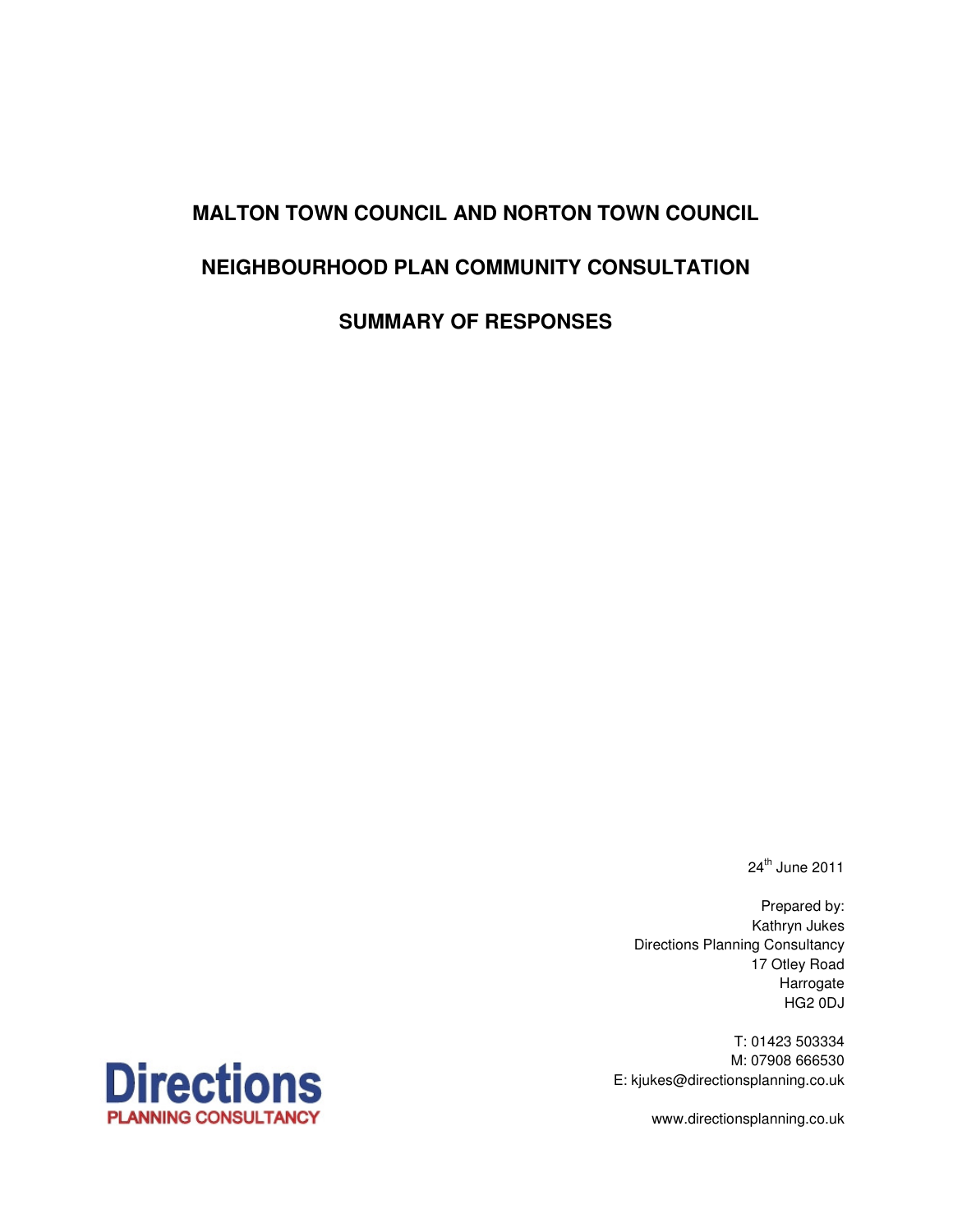# **CONTENTS**

| 1.0  | <b>INTRODUCTION</b>                          | 2                       |
|------|----------------------------------------------|-------------------------|
| 2.0  | <b>NATURE OF THE CONSULTATION</b>            | $\mathbf 2$             |
| 2.1  | Publicity                                    | $\overline{c}$          |
| 2.2  | <b>Public Exhibitions</b>                    | $\overline{c}$          |
| 2.3  | <b>Public Meetings</b>                       | 3                       |
| 2.4  | Questionnaire                                | 3                       |
| 2.5  | Interactive Questionnaire                    | $\overline{\mathbf{4}}$ |
| 2.6  | Website                                      | 4                       |
| 2.7  | Youth Version of the Questionnaire           | 4                       |
| 2.8  | Correspondence                               | 4                       |
| 2.9  | End of the Consultation                      | 4                       |
| 3.0  | <b>SUMMARY OF RESPONSES – QUESTIONNAIRE</b>  | 5                       |
| 3.1  | Housing                                      | 5                       |
| 3.2  | Affordable Housing                           | 5                       |
| 3.3  | Shopping                                     | 7                       |
| 3.4  | Employment                                   | 8                       |
| 3.5  | Car Parking                                  | 10                      |
| 3.6  | Horse Racing                                 | 10                      |
| 3.7  | Schools                                      | 11                      |
| 3.8  | Milton Assembly Rooms                        | 11                      |
| 3.9  | Library                                      | 11                      |
| 3.10 | Hospital                                     | 12                      |
| 3.11 | <b>River Derwent</b>                         | 12                      |
| 3.12 | <b>Tourism &amp; Museums</b>                 | 12                      |
| 3.13 | Leisure, Sport and Recreation                | 13                      |
| 4.0  | SUMMARY OF RESPONSES - INTERACTIVE QUESTIONS | 14                      |
| 4.1  | Housing - Possible Development Sites         | 14                      |
| 4.2  | Employment - Possible Development Sites      | 15                      |
| 4.3  | Land Adjacent to Eden Camp                   | 15                      |
| 4.4  | <b>Highways Improvements</b>                 | 16                      |
| 4.5  | <b>River Derwent</b>                         | 17                      |
| 4.6  | Wheelgate                                    | 18                      |
| 4.7  | <b>Market Place</b>                          | 18                      |
| 4.8  | <b>East Mount</b>                            | 18                      |
| 4.9  | <b>Highfield Road</b>                        | 19                      |
| 4.10 | Land off Showfield Lane                      | 20                      |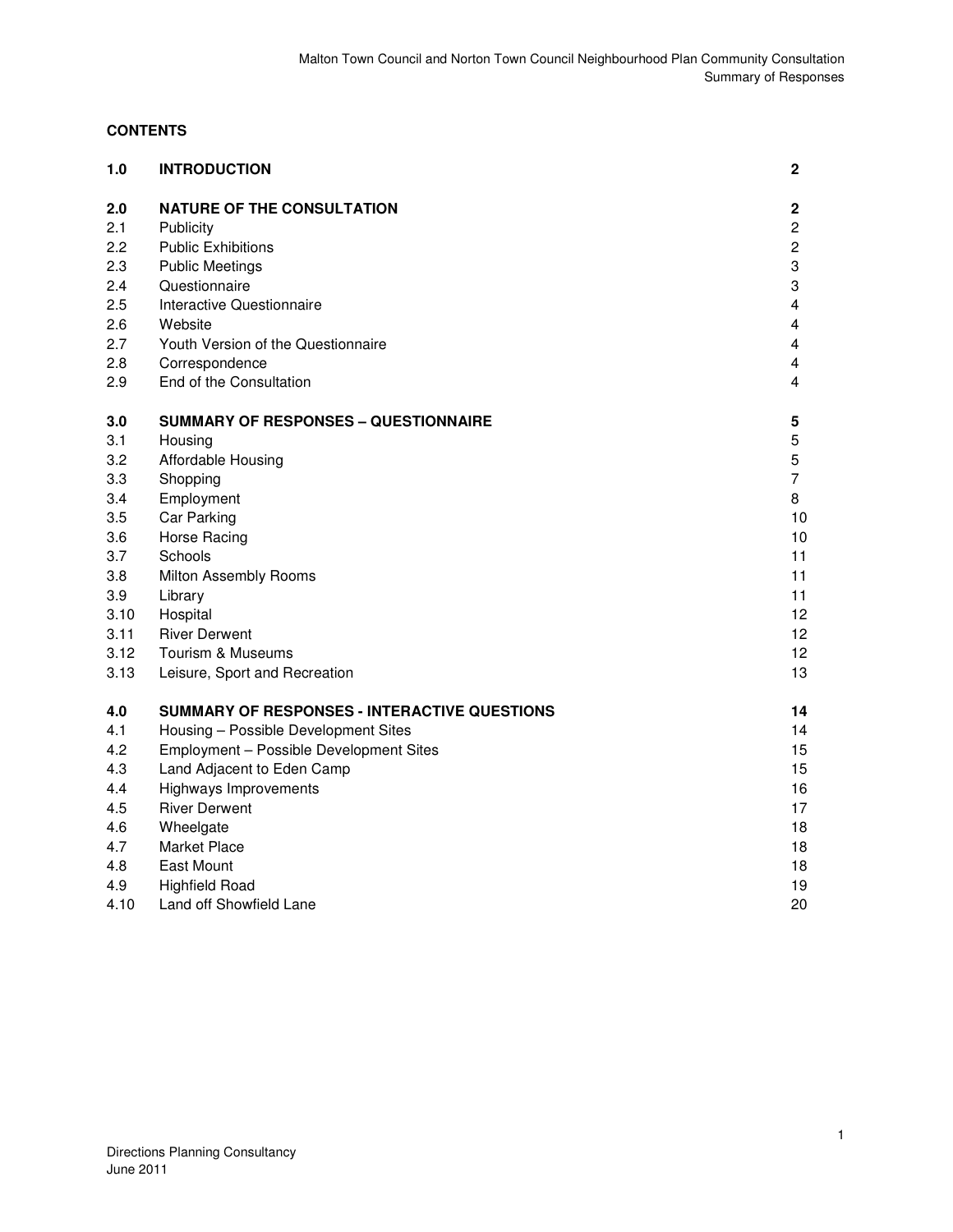# **1.0 INTRODUCTION**

Directions Planning Consultancy conducted public consultation on behalf of Malton and Norton Town Councils between  $6<sup>th</sup>$  May and  $10<sup>th</sup>$  June 2011 across Malton and Norton. This 'Summary of Responses' presents the outcome of the consultation and provides some initial analysis of the responses where appropriate.

#### **2.0 NATURE OF THE CONSULTATION**

A number of techniques were utilised in order to engage as many people as possible in the consultation process and thereby maximise responses to the consultation without posting a copy of the questionnaire to every house. To do so was considered to be too expensive and, additionally, the town councils wanted the opportunity to engage with residents more actively.

The various techniques which were used are set out below.

#### **2.1 Publicity**

The consultation was publicised in a number of ways, which included:

- A weekly newspaper article in both the Herald and Gazette, and Mercury starting on  $4<sup>th</sup>$  May 2011
- Notices in the windows of a number of empty shops across Malton
- Posters in local shops and public places across Malton and Norton
- Circular emails
- Public Exhibitions
- Public Meetings
- A dedicated website

#### **2.2 Public Exhibitions**

It was considered important to set out contextual information concerning the nature of the consultation and topics covered in the questions. The information was kept brief and factual in order to simply outline the background to the consultation.

Two types of exhibition were organised In order to disseminate the information and provide opportunity for people to learn about the consultation and its contents. Both exhibitions utilised the same information boards, which set out information on the topics covered by the draft neighbourhood plan.

One exhibition was of a permanent nature, where the information remained in place during the course of the consultation period. Permanent exhibitions were installed in Norton Town Council's offices and the windows of an empty shop on Market Place, Malton. The boards were left in situ until after the consultation ended.

The second exhibition was mobile, but the main objective was to provide facilities that would enable the exhibition to be staffed in order for the public to ask questions. A number of town councillors attended the exhibition and were provided with badges to identify them. The councillors were briefed to answer questions asked by the visitors to the exhibitions. The mobile exhibition was installed in a double decker bus which was moved around Malton and Norton during the consultation period. The bus was present at:

- Market Place, between 10am and 3pm on Saturday 7th May, Friday 13th May and Friday 3rd June, and
- Derwent Arms Car Park, Norton between 1pm and 6pm on Thursday 26th May.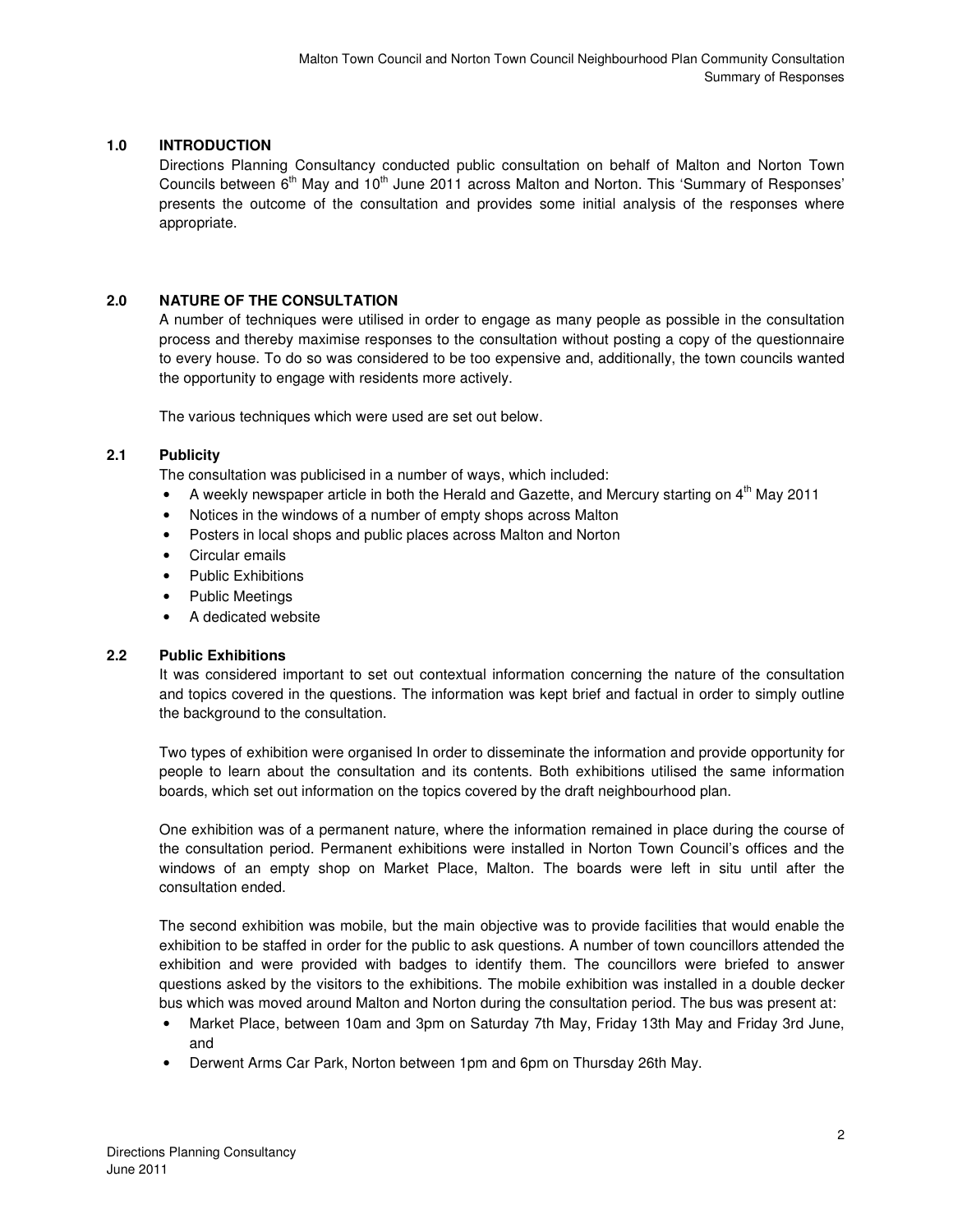Exhibition boards were installed in the bus and set out information about the consultation and the various topics to provide context to the questions. Under a gazebo adjacent to the bus, a number of exhibition boards were erected on which a range of interactive questions were set up relating to specific sites.

# **2.3 Public Meetings**

Two public meetings were hosted by Directions Planning Consultancy. The first public meeting, which was chaired by the Mayor of Norton, provided an opportunity for those attending to hear a presentation on the Localism Bill and Neighbourhood Planning, as well as an outline of the key consultation matters. The presentation was followed by a question and answer session in which a panel answered questions. The Panel consisted of town council members and Kathryn Jukes of Directions Planning Consultancy.

The second public meeting was, again, hosted by Directions Planning Consultancy. It was, however, chaired by the Mayor of Malton. After a question and answer session, attendees were able to take part in an interactive exercise which was designed to provide an insight into how much land is required for development and how the density of any development can influence the land requirement.

# **2.4 Questionnaire**

A leaflet was produced with a number of questions relating to a variety of issues which were raised in the draft neighbourhood plan. The questionnaire was the main means of collecting views and comments on all the issues. Approximately 2000 copies of the leaflet were distributed to a number of collection and drop-off points across Malton and Norton, which included:

Malton Norton Norton Norton Norton Norton Norton Norton Norton Norton Norton Norton Norton Norton Norton Norton Norton Norton Norton Norton Norton Norton Norton Norton Norton Norton Norton Norton Norton Norton Norton Norto Hoppers - Market Place Lidl - Welham Rd Malton Library - St Michael's St Norton Town Council Offices Spar Shop - Highfield Rd Hope Central – Castlegate Fine Food Theatre - Market Place Sainsbury's Local - Newbiggin

Morrisons – Castlegate Corks & Cans Off Licence – Commercial St

The questionnaire was also made available at the public meetings and exhibitions, where it could be filled out on the spot or returned at a later time to one of the collection points listed above.

A further 1050 questionnaires were distributed to a number of organisations and locations around Malton and Norton, which included:

| The Hospital                                       |
|----------------------------------------------------|
| Doctors' surgery and nurses' surgery waiting areas |
| Dentists' waiting rooms                            |
| <b>Community House</b>                             |
| St Michael's Church                                |
| Accountants' staff/waiting areas                   |
| <b>Trinity Chapel Mums and Tots</b>                |
| Scouts                                             |
| Market Place restaurant                            |
| Wills Bar                                          |
| <b>Chanticleer Singers</b>                         |
| <b>Malton Riding Club</b>                          |
| Ryedale U3A                                        |
| <b>Malton Cricket Club</b>                         |
| Card craft group, Rainbow Lane Community Centre    |
| <b>Bridge Club</b>                                 |
| Malton and Norton Racing Stables                   |
| Coastliner headquarters                            |
| BATA                                               |

Hospital shop/ League of Friends Princess Road clinic Yates, Railway Street **Old Malton Church** St Leonard's Church Solicitors' staff/ waiting area **Firestation Preschool** Cinema Café Chancery Bar Malton & District Male Voice Choir **White Star Band** Malton Ladies Luncheon Club **Flower Club** Welham Bowling Club Brooklyn Junior Football Club Lions, Rotary, Round Table & Soroptimists **Bright Steels** Lintons Pet Shop **Robinsons Saddlers**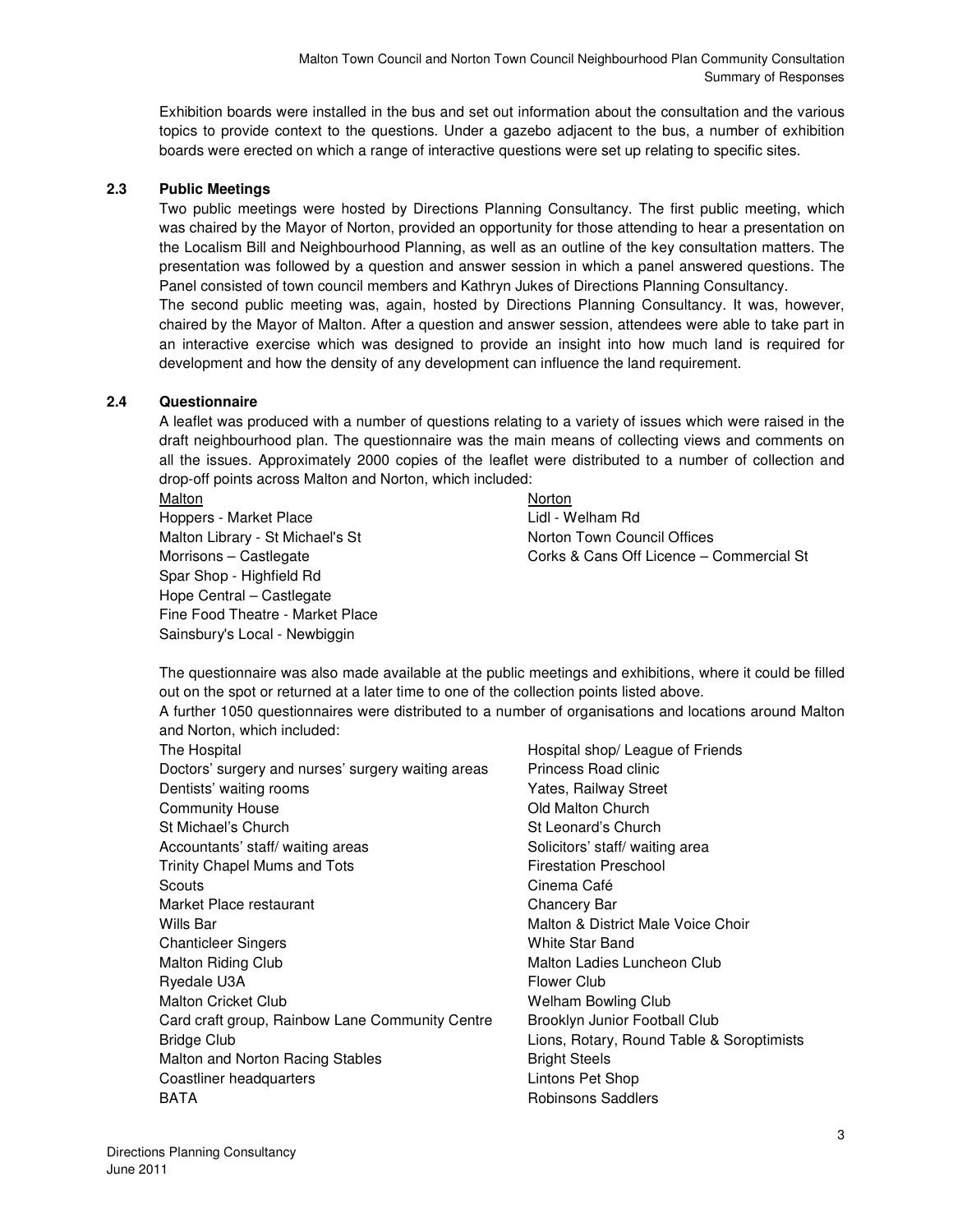#### **2.5 Interactive Questionnaire**

A number of questions which required the use of a map to show the location of a site, and which were related to specific spatial or land use issues, were prepared and respondents were asked to stick coloured dots against their chosen answer in order to record their response.

#### **2.6 Website**

A bespoke website was created which repeated the information set out in the exhibitions. The website also provided an opportunity to set out more information with regard to the background of neighbourhood planning.

In addition to the general information, the website included an electronic version of the questionnaire for people to answer online. The web-based questionnaire also included the interactive questions which were asked at the public exhibitions and provided the opportunity to include the pictures and maps that helped explain the location to which the interactive questions related.

# **2.7 Youth Version of the Questionnaire**

Saffron Mason, who was award the Bright Young Star Award at the Pride of Malton and Norton Awards 2011, was asked to redesign the questionnaire in order to make it more relevant to young people in Malton and Norton. Saffron then circulated the questionnaire to her peers. The 40 responses received have been collated and are presented in the Schedule of Responses document.

Consideration of the responses has, however, found that the answers are in contradiction to the responses received to the main questionnaire, and include a number of other indications that suggest the young people's version represented very different views from all other respondents. It is therefore considered that they cannot be relied upon. The responses have therefore not been summarised within this document, but they are included in the 'Schedule of Responses' for reference purposes.

#### **2.8 Correspondence**

It was made clear throughout the consultation material that, in addition to completing the questionnaire, respondents were welcome to submit further comments. An email address was provided for such a purpose and comments could be submitted to either of the town councils. A number of emails and letters were received during the consultation. The comments have been taken into account in this summary, but the actual comments are not repeated. It is, therefore, necessary to refer to the 'Schedule of Responses' to read the correspondence in full.

# **2.9 End of the Consultation**

A deadline for responses to be returned was set for 5pm on  $10<sup>th</sup>$  June in order to focus the return of questionnaires. The leaflets were however collected from the collection points on the morning of 11<sup>th</sup> June and a number of late submissions were collected on  $13<sup>th</sup>$  June, whilst the web version of the questionnaire was made available until 12am on 11<sup>th</sup> June. The responses that were received after the 5pm deadline have been taken into account.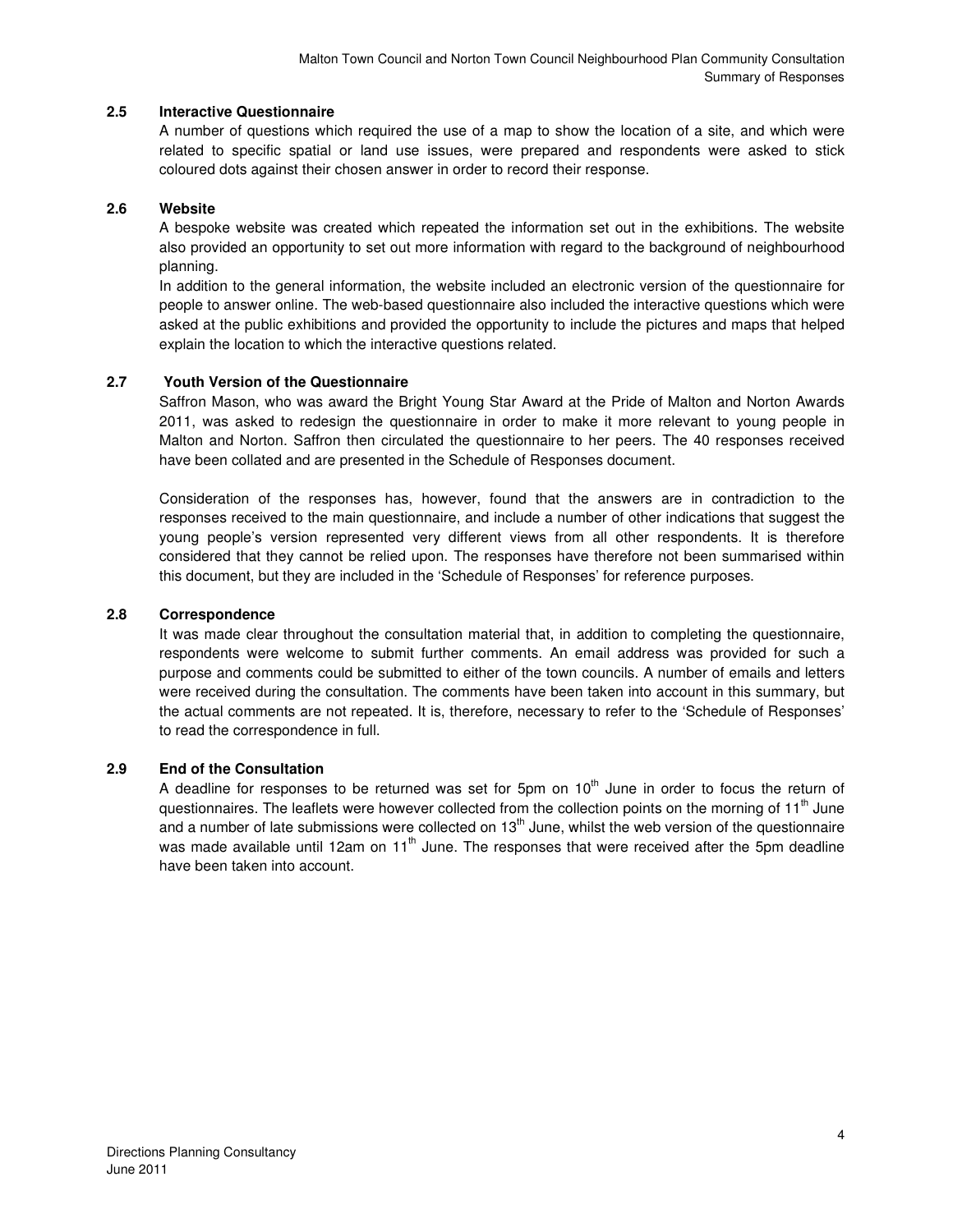#### **3.0 SUMMARY OF RESPONSES - QUESTIONNAIRE**

#### **3.1 HOUSING**

#### **QUESTION 1A**

#### **How many houses do you think should be built in the towns over the next 15 years?**

In total, 420 people responded to the question of how many houses should be built over the next fifteen years. The majority of respondents (152 people or 35 per cent) agreed with the historic build rate of 915 houses over the next fifteen years. This was followed by 28 per cent suggesting 1000 houses might be built. Only 18 per cent suggested 1500 houses.

#### **QUESTION 1B**

92 respondents put forward alternative figures to those set out in the multiple choice question. The majority (39 people or 42 per cent) of respondents were suggesting less than 915 houses, including 20 people who suggested no houses or as few as possible should be built. Another 14 people suggested more than 1500 houses should be built, which means 15 per cent of those suggesting an alternative housing target thought it should be set higher than 1500 houses over the next fifteen years.

A number of alternative ideas were put forward, including building houses for local need, first time buyers or to meet local employment needs. It was also suggested that empty properties should be utilised. There were a number of negative views expressed too, which included not building any more Council or Housing Association properties.

Clearly, housing development isn't supported as most respondents would prefer to see less rather than more housing. This suggests more work should be undertaken to understand the reasons for this and the strength of the market which might support more housing development. Furthermore, it would seem sensible to look to see if local quantitative evidence might determine a local housing target which is different from the current target being taken forward by Ryedale. This would then be fed into the LDF process.

#### **QUESTION 2**

#### **Should brownfield sites be developed before greenfield sites?**

84 per cent of the 449 people who responded to this question agreed that brownfield sites should be developed before greenfield sites. 7 per cent of respondents disagreed and 9 per cent did not know.

# **QUESTION 3**

# **Should greenfield sites on the edge of Malton & Norton be developed before brownfield sites in order to attract developer contributions for community benefit?**

423 people answered this question. 73 per cent of those who responded did not agree with the release of greenfield sites before brownfield sites in order to attract developer contributions.

Improvements to infrastructure and community benefits from developer contributions are not seen to be good enough reasons for greenfield land to be released before brownfield land.

#### **3.2 AFFORDABLE HOUSING**

#### **QUESTION 4A**

**Do you agree with the following statement? The target for affordable housing should be increased from 35 to 40 per cent**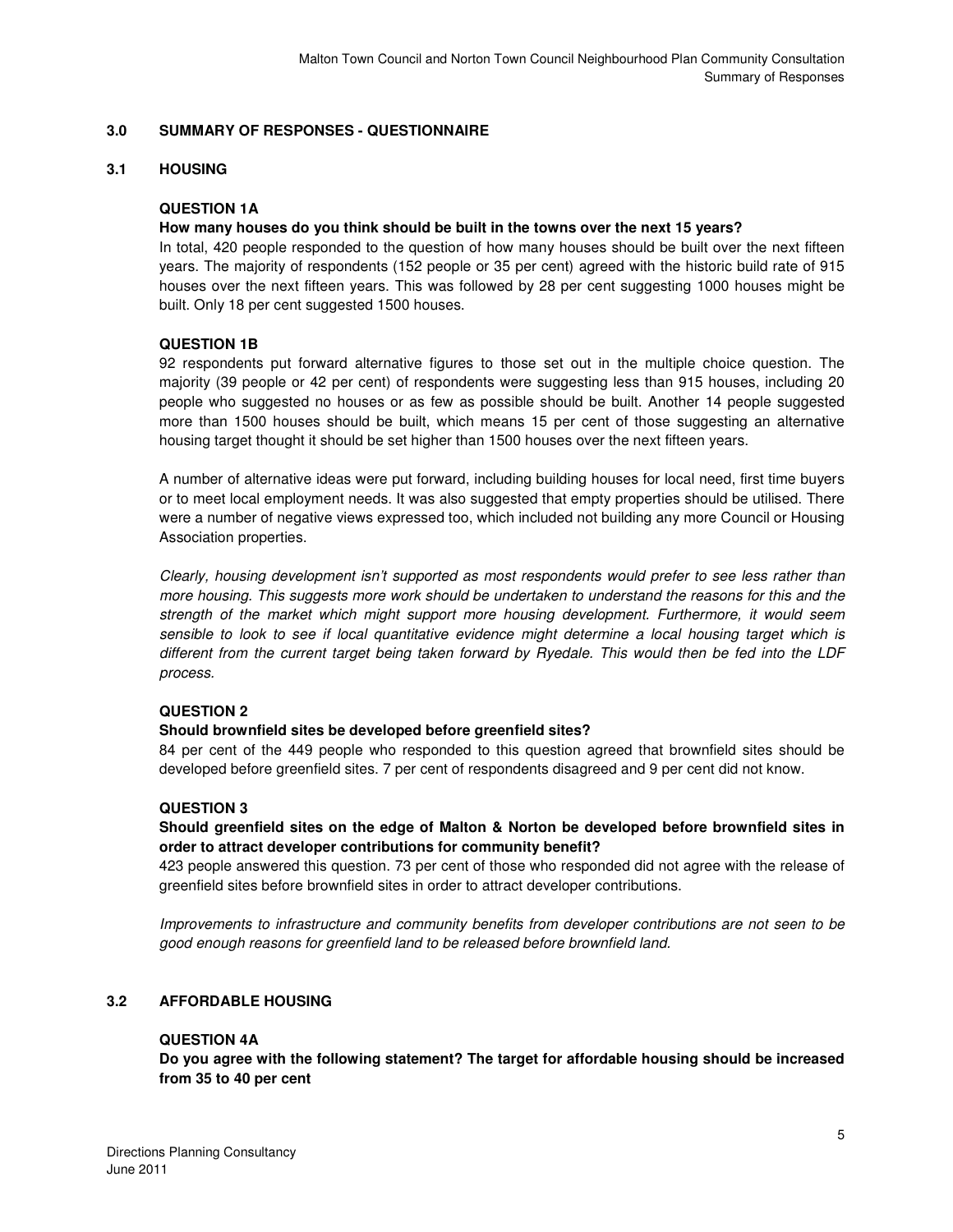Respondents appear to have been split with regard to whether the affordable housing target should be increased or not. Of the 451 people who responded, 43 per cent agreed that the target should be increased whilst 46 per cent disagreed.

Not enough of a difference between 'yes' and 'no' to determine whether the affordable housing target should be increased. Recommend further consultation to discover why and determine whether housing type might change opinion.

# **QUESTION 4B**

**Do you agree with the following statement? Only sites consisting of more than 10 houses or 0.3 hectares should be required to make a contribution towards affordable housing** 

442 people responded to the question, where 51 per cent agreed that the threshold for requiring affordable housing was the right threshold and 34 per cent of people disagreed.

#### **QUESTION 4C**

# **Do you agree with the following statement? All residential development should make a contribution towards affordable housing**

47 per cent of the 430 people who responded to this question agreed that all residential development should make a contribution towards affordable housing.

If taken literally, responses to questions 4B and 4C contradict themselves given people agreed that the threshold set by the Council is the right threshold to have, but then respondents also want to see all residential development contribute towards affordable housing provision. However, the key point appears to be that, in principle, people want to see more affordable housing coming from contributions made by developers, and the current threshold for that requirement is correct.

# **QUESTION 4D**

# **Do you agree with the following statement? More houses for shared ownership or discounted sale price should be built**

66 per cent of respondents agreed that more houses should be built for shared ownership or discount sale price. Only 24 per cent of the 433 respondents disagreed.

#### **QUESTION 4E**

# **Do you agree with the following statement? More houses for rent through a Housing Association or the Council should be built**

Of the 445 people who responded to this question, 67 per cent agreed that more houses should be built for rent through a Housing Association or the Council.

If questions 4D and 4E are considered alongside each other then it would appear that, whilst there is undoubtedly support for more social housing, there is slightly more support for it to be for rent than for intermediate purposes. This is not only because there was a slightly higher percentage of support for social housing, but also because more people answered question 4E than 4D.

#### **QUESTION 5**

#### **If Ryedale DC were to ask developers to make a financial contribution from the profits of building houses, what infrastructure, services, facilities or other development(s) of benefit to the community should it be spent on?**

There were a lot of suggestions put forward with regard to planning gain. The suggestions did, however, follow a number of key themes which were:

- Highways improvements
- Sewerage/drainage improvements
- Public transport improvements, including bus services, cycle lanes and parking
- A new road and footbridge across the river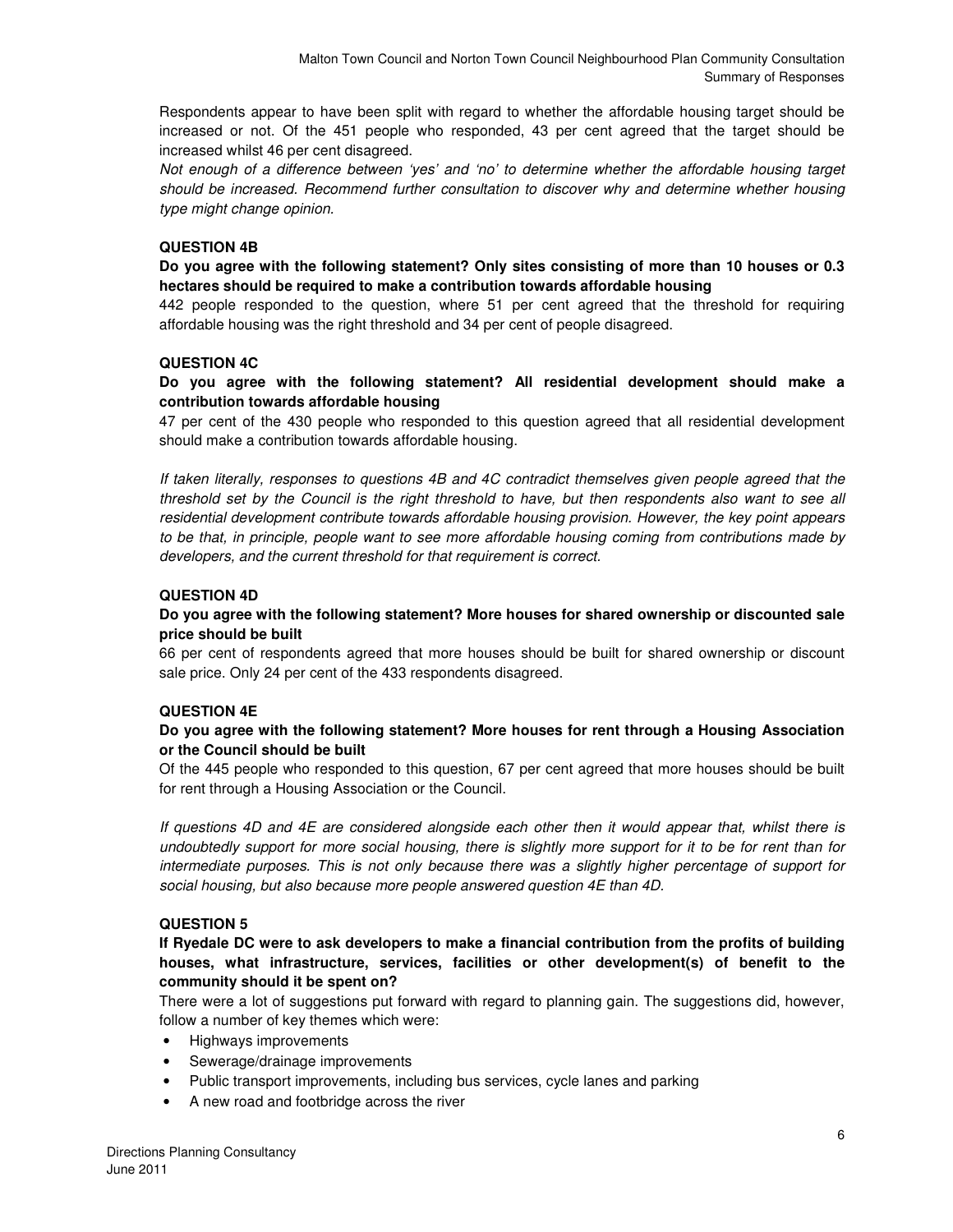- Additional and new health facilities, including hospital, doctors' and dentists' surgeries
- New sport facilities, including a swimming pool
- New children's play areas, open spaces and parks
- Town centre refurbishments
- New community centre facilities, including libraries, arts, playgroups
- Projects and services for the elderly and young
- New school for Norton

The Schedule of Responses should be referred to in order to appreciate the full extent of the list.

Clearly, there are lots of ideas about how planning gain monies might be spent. Given any pot of money from development will not be endless then it will be necessary to prioritise how monies might be spent. Further work should therefore be undertaken to create a more distinct list of particular projects, along with an indication of how they might be prioritised. This would then form the basis for representation to the drafting of a charging schedule which Ryedale DC will need to produce in order to secure planning gain under the provisions of the Community Infrastructure Levy.

#### **3.3 SHOPPING**

#### **QUESTION 6A**

#### **Which site would you prefer to see developed for a new supermarket?**

465 people answered this question. 50 per cent of respondents would prefer to see the Livestock Market redeveloped for a supermarket. Only 9 per cent supported development of Wentworth Street Car Park, which was closely followed by 7 per cent who thought a supermarket should be developed on either site. 31 per cent of respondents do not wish to see a supermarket on either site.

#### **QUESTION 6B**

#### **If you have selected 'Other', please name an alternative site.**

The majority of people took this opportunity to express their disapproval of a new supermarket. However, three alternative sites were put forward. These were:

- Showfield site, Pasture Lane
- York Road Industrial Estate
- Woolgrowers site

It appears that the Showfield site is currently under option by a developer where the intention is to realise development of a new supermarket. Representations have already been submitted to the LDF process to promote the concept.

#### **QUESTION 7A**

#### **If a new supermarket were to be built in Malton, which of the supermarket chains would you prefer?**

Four possible answers were put forward in the questionnaire, which represent the supermarket chains which are currently known to have already shown an interest in Malton. Of the 522 responses, Waitrose elicited the greatest proportion of support with 36 per cent, followed by Tesco which attracted 17 per cent of support. However, Booths and Sainsburys attracted a similar level of support to Tesco given there is only 4 per cent difference between Tesco and Booths, where Booths was the least popular.

If questions 6A and 6B are considered alongside each other, it would appear that the majority of respondents would support the proposal to develop a Waitrose on the Livestock Market site.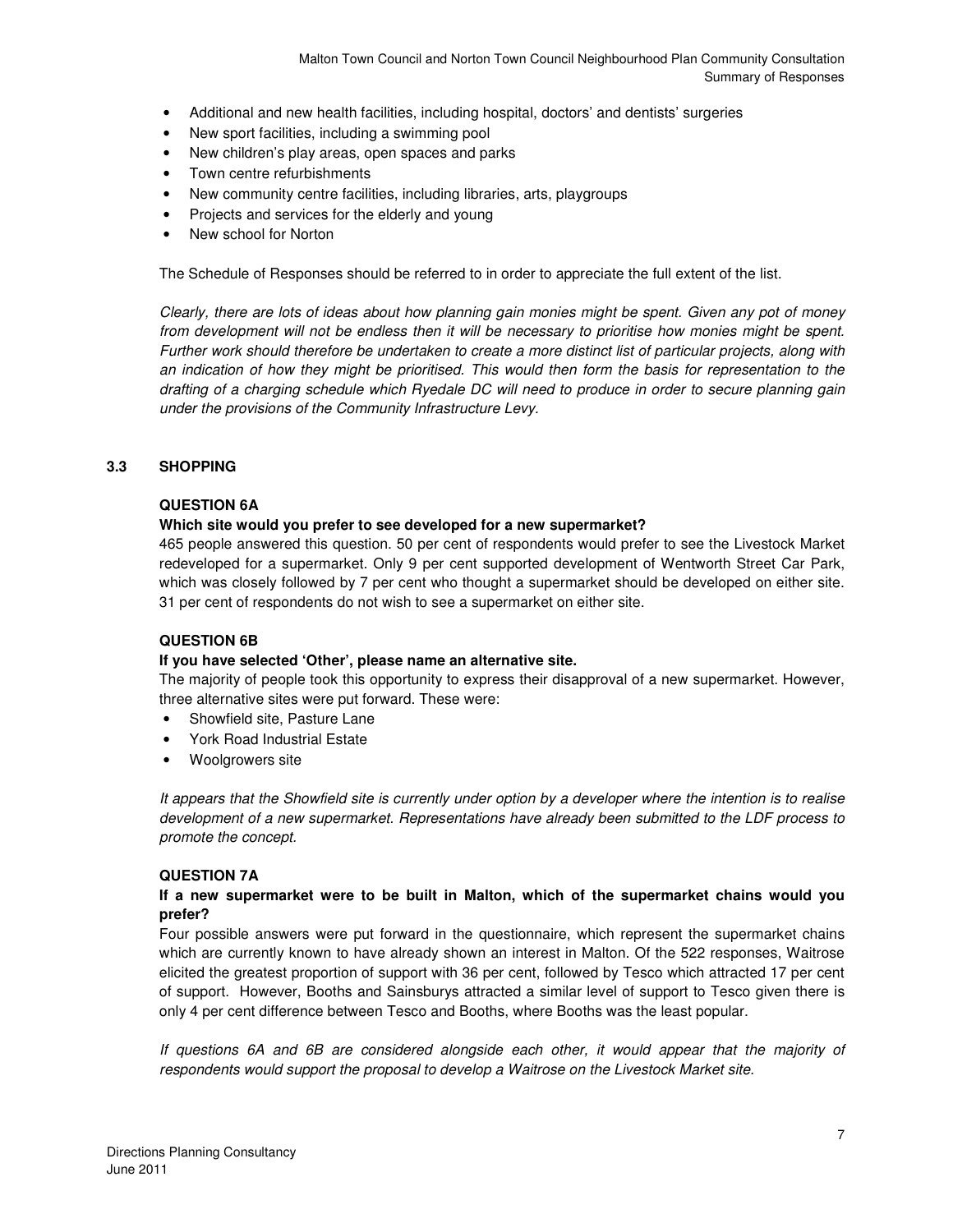# **QUESTION 7B**

#### **If you have selected 'Other' to Q.6A above, please name an alternative supermarket chain.**

Of the alternative supermarket chains put forward, the most popular was Asda, followed by M&S. Iceland and Co-op. Fortnum and Mason were also mentioned. A number of respondents took the opportunity to state that they did not want another supermarket in Malton.

#### **QUESTION 8A**

#### **What kind of businesses would you like to see more of in Malton town centre?**

717 responses were received to this question. 43 per cent of respondents supported more specialist shops, followed by 30 per cent who would like to see more national chains. 10 per cent of respondents would like to see more restaurants, and the same number of respondents would like more discount shops.

#### **QUESTION 8B**

# **If you have selected 'Other', please describe the kind of businesses you would like to see in Malton town centre**

A wide variety of other types of shops were put forward, including toy shops, grocers and hardware shops. The most popular suggestion was, however, for clothes shops.

A number of others suggested that it was important for Malton to retain its own identity. Please refer to the 'Schedule of Responses' for the full list.

#### **3.4 EMPLOYMENT**

#### **QUESTION 9A**

#### **On what basis do you think land should be identified to meet future employment and business needs in Malton and Norton?**

435 people responded to this question, of which 34 per cent thought future business and employment needs should be market led and 35 per cent thought enough land should be identified to provide for sufficient jobs. Only 14 per cent thought future land requirements should be based on either the historic rate or forecasting of need.

More flexibility should be built into the employment target by providing a sufficient variety of sites. Clearly, people are not convinced that either historic rate or forecasts are good enough to rely upon.

#### **QUESTION 9B**

# **If you have selected 'Other', please describe how you think land should be identified to meet future employment and business needs in Malton and Norton.**

A range of ideas was put forward as possible ways of determining the future land requirement, including:

- Land to attract large business.
- Reusing empty premises
- Creating jobs for existing population and local need

Even though it was not put forward as one of the multiple choice options, a number of people did comment that housing growth should match job growth rather than the other way round.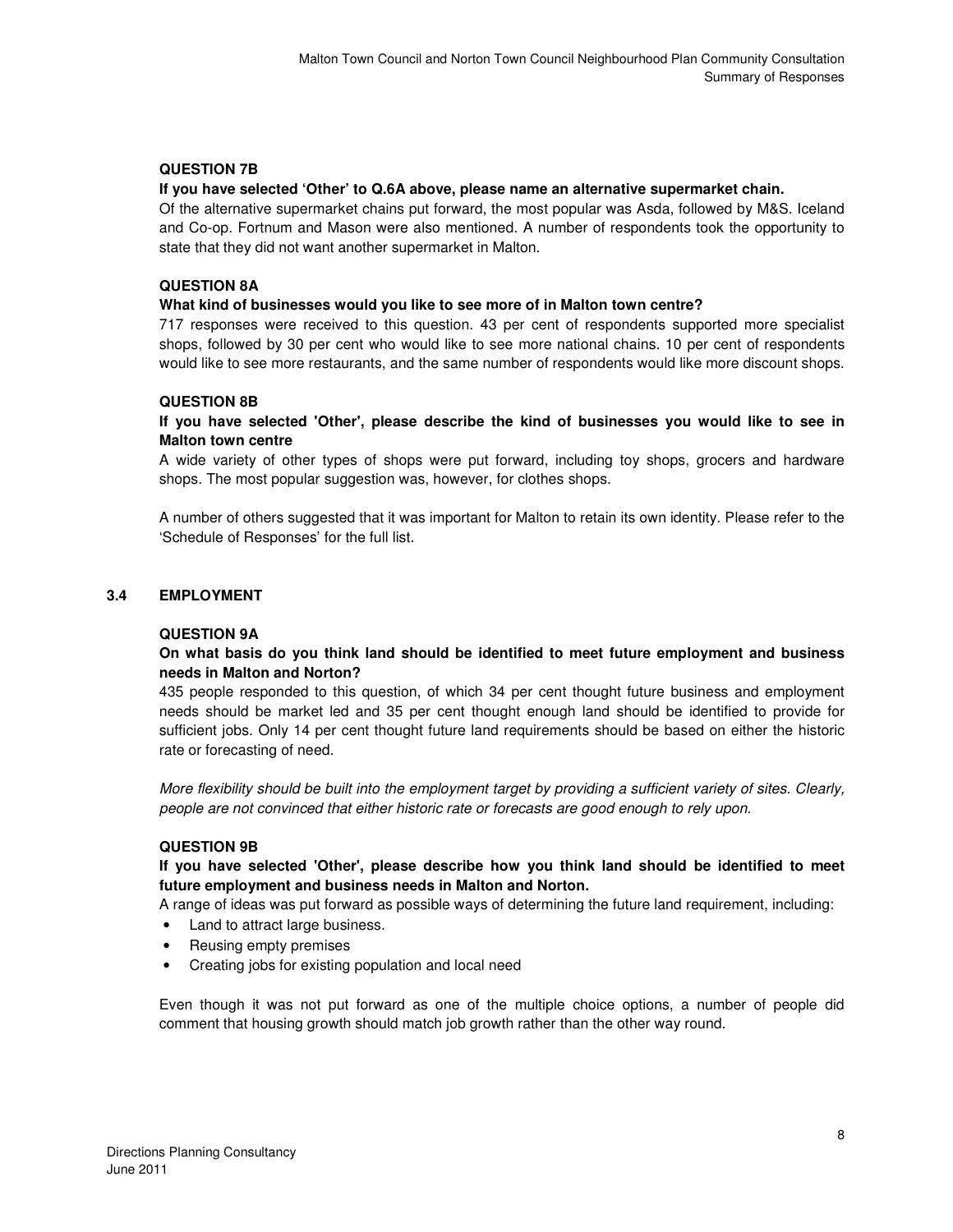#### **QUESTION 10A**

#### **Do you agree with the following statement? Small and medium sized local businesses should be encouraged**

Of the 456 respondents, 97 per cent supported the idea of encouraging small and medium sized businesses in Malton and Norton.

This question should now be taken a step further and work should be undertaken to understand how small and medium sized businesses might be encouraged and supported, and by whom.

#### **QUESTION 10B**

#### **Do you agree with the following statement? Larger businesses should be encouraged, but only if they do not prejudice existing local businesses**

434 people responded to this question. 77 per cent would support larger businesses being encouraged, whilst 18 per cent would not.

If question 10B is considered in the context of question 10A, then it would appear that people believe the future of the economy for Malton and Norton lies in small and medium business rather than larger businesses.

#### **QUESTION 10D**

#### **Do you agree with the following statement? Off-street parking should be provided as part of all new business development businesses**

87 per cent of respondents agreed that off-street parking should be provided as part of all new business development. Only 7 per cent of the 447 respondents disagreed.

#### **QUESTION 10E**

#### **Do you agree with the following statement? A range of plot sizes and premises should be provided to meet a range of business needs**

Of the 426 people who answered the question, 88 per cent agreed that a range of plot sizes and premises should be provided to meet a range of business needs. Only 4 per cent disagreed.

#### **QUESTION 10F**

#### **Do you agree with the following statement? Clear road signage to/for business parks should be provided**

430 people responded to the question. 93 per cent of the respondents agreed that clear road signage should be provided. Only 4 per cent disagreed.

#### **QUESTION 10G**

#### **Do you agree with the following statement? All employment development should be sympathetic to its locality**

90 per cent of respondents agreed that employment development should be sympathetic to its locality. Only 5 per cent of the 436 respondents disagreed.

#### **QUESTION 10H**

#### **Do you agree with the following statement? Existing employment sites should be protected so they cannot be redeveloped for other uses**

Of the 434 people who answered this question, 56 per cent agreed that employment sites should be protected. 31 per cent of respondents disagreed.

This question did not elicit the same level of support as the previous questions, which suggests there is an underlying reason. More work should be undertaken to understand why such a proportion of people do not agree that employment sites should be protected.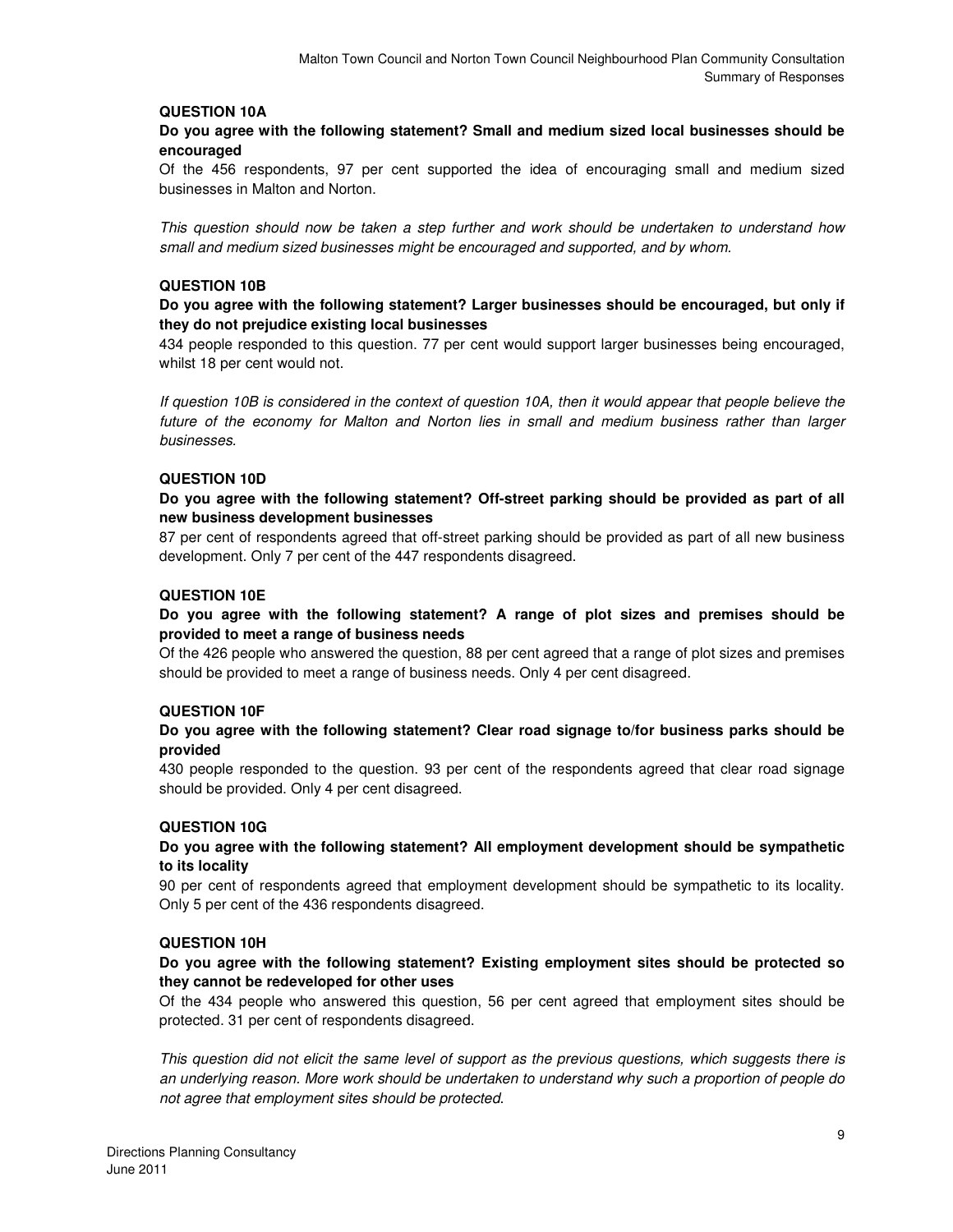# **3.5 CAR PARKING**

# **QUESTION 11A**

# **Would you support a Car Parking Strategy for Malton and Norton which would set out a planned approach to capacity, parking charges, waiting restrictions and permit zones?**

72 per cent of the 428 respondents would support the drafting of a Car Parking Strategy for Malton. 17 per cent of respondents would not.

#### **QUESTION 11B**

# **If yes, who should prepare the Car Parking Strategy?**

54 per cent of respondents would like to see the Car Parking Strategy prepared by the Town Councils. 28 per cent of the 324 respondents would prefer Ryedale DC prepare the strategy. 18 per cent suggested it might be prepared by an 'other'.

# **QUESTION 11C**

# **If you have selected 'Other', please specify who should prepare the Car Parking Strategy.**

A variety of different organisations were put forward as alternatives to the choices provided in the main question. Some respondents noted the error in the question, which was that reference should have been made to Norton Town Council alongside Malton Town Council. Other suggestions included:

- Area Partnership
- Group involving all stakeholders
- Malton and Norton Town Councils, in partnership with Ryedale DC
- Malton and Norton Town Councils, in partnership with Fitzwilliam Estate
- Commercial or business firms
- Fitzwilliam Estate
- North Yorkshire County Council
- Private/independent group

Please refer to the 'Schedule of Responses' for the comprehensive list of suggestions.

Before a Car Parking Strategy is drafted, it is suggested that further work should be undertaken to understand what expectations might be to the breadth, geographic area and purpose of such a document. Also, discussions should be held with key stakeholders.

#### **3.6 HORSE RACING INDUSTRY**

#### **QUESTION 12**

#### **Would you support the development of a specialist health unit for injured jockeys?**

Of the 443 people who responded to this question, 65 per cent would support the development of a specialist health unit for jockeys. 20 per cent of respondents would not be in support.

# **QUESTION 13**

#### **Would you support the development of a racing museum?**

439 people responded to this question. 69 per cent would support the idea of a racing museum, whilst 16 per cent would not.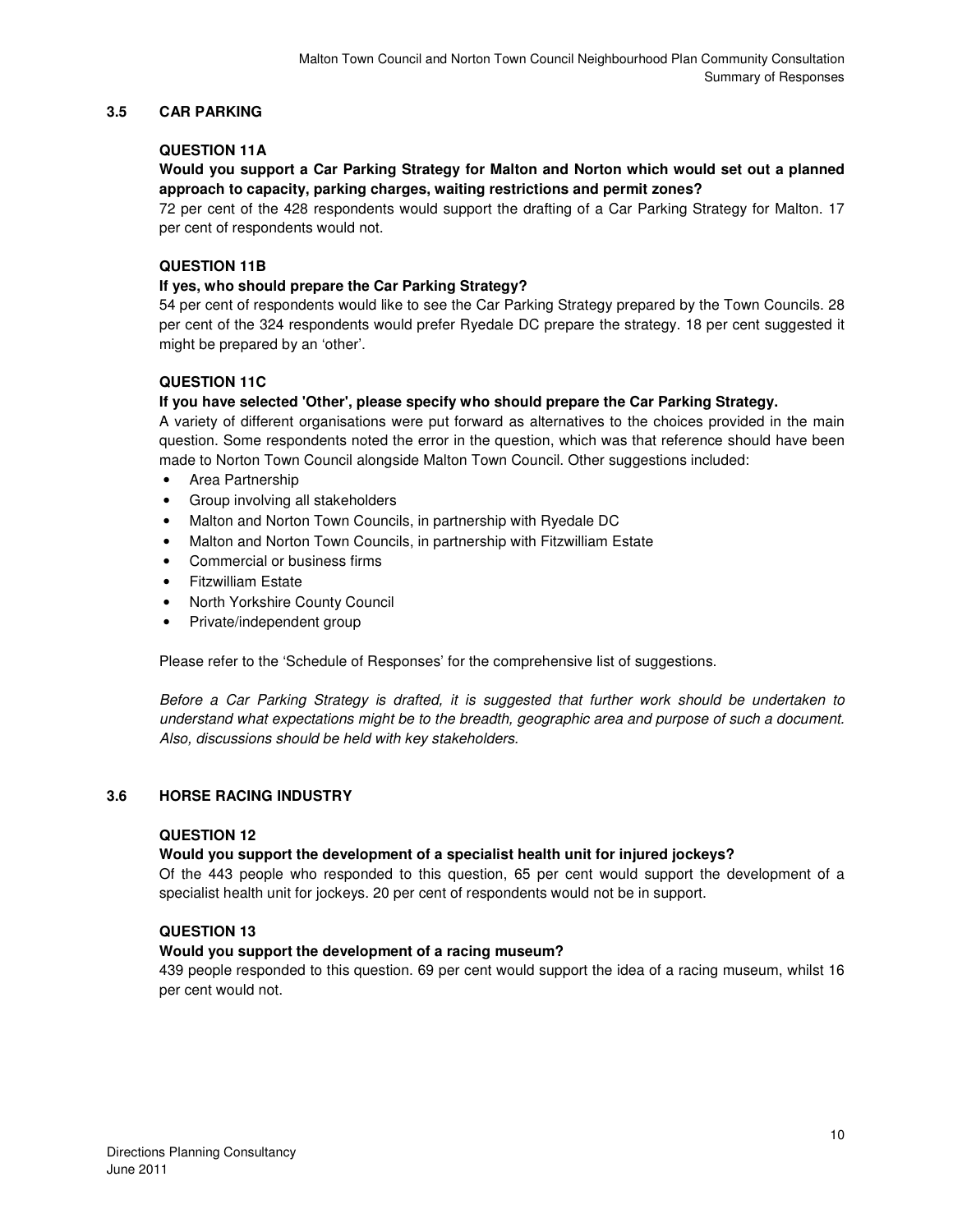# **3.7 SCHOOLS**

# **QUESTION 14**

# **Should education provision be kept under review in light of future housing growth?**

95 per cent of the 448 people who responded to this question believe that education provision should be kept under review. Only 1 per cent disagreed.

# **QUESTION 15**

#### **Have you any comments about school provision in Malton and Norton?**

A number of comments were put forward, but the key theme appears to be in relation to the need for a new primary school, or an extension to the existing school in Norton.

If questions 14 and 15 are read in conjunction with each other then it would appear sensible to approach NYCC to initiate a conversation about ensuring there are sufficient school places for the future and to see whether or not there are any plans for Norton Junior school. NYCC should also be made aware of the consultation results and people's concerns.

# **3.8 MILTON ASSEMBLY ROOMS**

#### **QUESTION 16**

# **Can you suggest what activities might be introduced into the Milton Rooms to secure greater use?**

An extensive and wide ranging list of ideas was put forward for the Milton & Assembly Rooms. A number of themes emerged, which were:

- Arts and crafts, including exhibitions
- Dance classes
- Drama classes and theatre clubs
- Educational facility
- Music venue, including brass concerts, classical music, live gigs, repertory
- Café
- Community use, including over 60s, youth activities, luncheon club
- **Conferences**
- Exercises classes
- Indoor market, table top sales and car boot sales
- Music and beer festivals
- Theatre

The detailed list of all the comments received can be found in the 'Schedule of Responses'.

The list in the 'Schedule of Responses' should be forwarded to the Milton Rooms so they might consider the comments.

#### **3.9 LIBRARIES**

#### **QUESTION 17A**

**North Yorkshire County Council is proposing to close the libraries in Malton and Norton and open a new library close to Malton railway station. Do you agree with North Yorkshire County Council's proposal?** 

Of the 461 responses received to this question, 51 per cent do not agree with the proposal to merge the two libraries on one site. However, 40 per cent of people do agree with NYCC's proposal.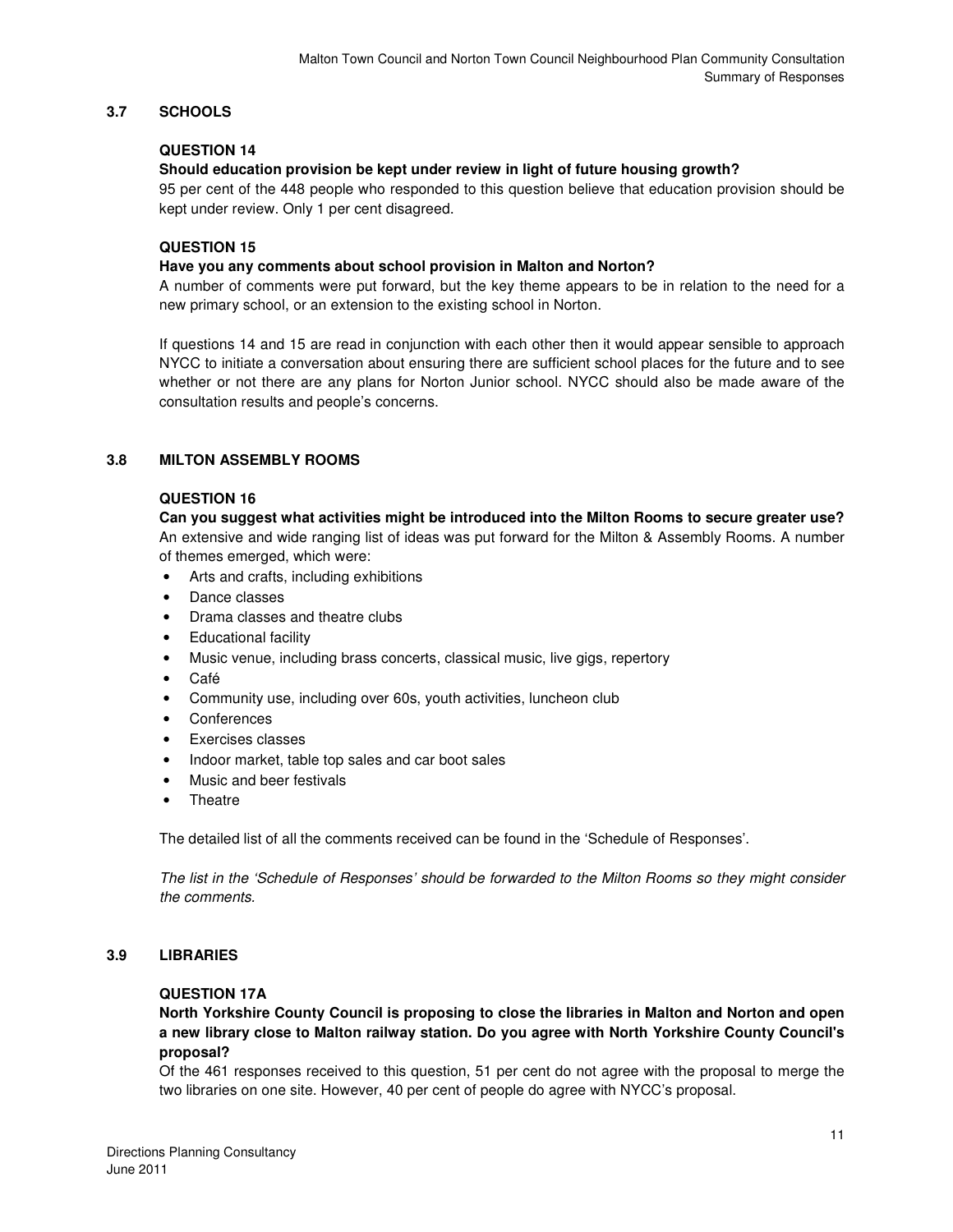# **QUESTION 17B**

#### **If you chose 'Other suggestion', please describe an alternative proposal.**

The 'other' suggestions which were put forward provide some clue as to why there was not a resounding 'yes' to protecting the two libraries. The most popular suggestion put forward was that one of the two existing libraries should be kept open. However, opinion was split as to whether it should be Malton or Norton. People seem to be supportive of making cost savings.

Parking was one of the key concerns to be raised, in terms of it being both adjacent to any library and also free.

A mobile library service was also mentioned.

It would appear sensible to conduct further work to discover why so many people would like to see a new library built to serve Malton and Norton, rather than retain the two existing libraries. In addition, it would appear prudent to test further the question of whether a library should be retained in Malton or in Norton if one of the existing two were to close.

#### **3.10 HOSPITAL**

#### **QUESTION 18**

#### **Do you agree with the Town Council that the Ryedale Ward should be reopened?**

94 per cent of the 463 people who answered this question agreed that the Ryedale Ward should be reopened. Only one per cent disagreed.

#### **3.11 RIVER DERWENT**

#### **QUESTION 19**

#### **Please select any of the following actions for the river which you would support**

1289 responses were received to this question. 27 per cent wanted to see use of the river encouraged for recreation and leisure. This was closely followed by 24 per cent who agreed that the river should be dredged to remove silt build-up. 21 per cent believe the river should continue to be managed and protected as a nationally important wildlife corridor. Only 15 per cent consider sites prone to flooding should be redeveloped. 13 per cent of respondents would like to see a review of the 'River Rail Corridor Study'.

#### **3.12 TOURISM AND MUSEUMS**

#### **QUESTION 20A**

#### **Should more be done to develop and promote the towns as a tourist/visitor destination?**

90 per cent of the 448 respondents agreed that more should be done to promote the towns. Only 5 per cent disagreed.

#### **QUESTION 20B**

#### **If yes, select all of the following which you would support?**

1048 responses were received to this question. 32 per cent would support the development of a Roman Museum at Orchard Fields. 31 per cent would like to see signage for attractions on approach into town. 24 per cent of respondents would like to see Malton and Norton artefacts displayed. Only 13 per cent would like a radio station for the towns.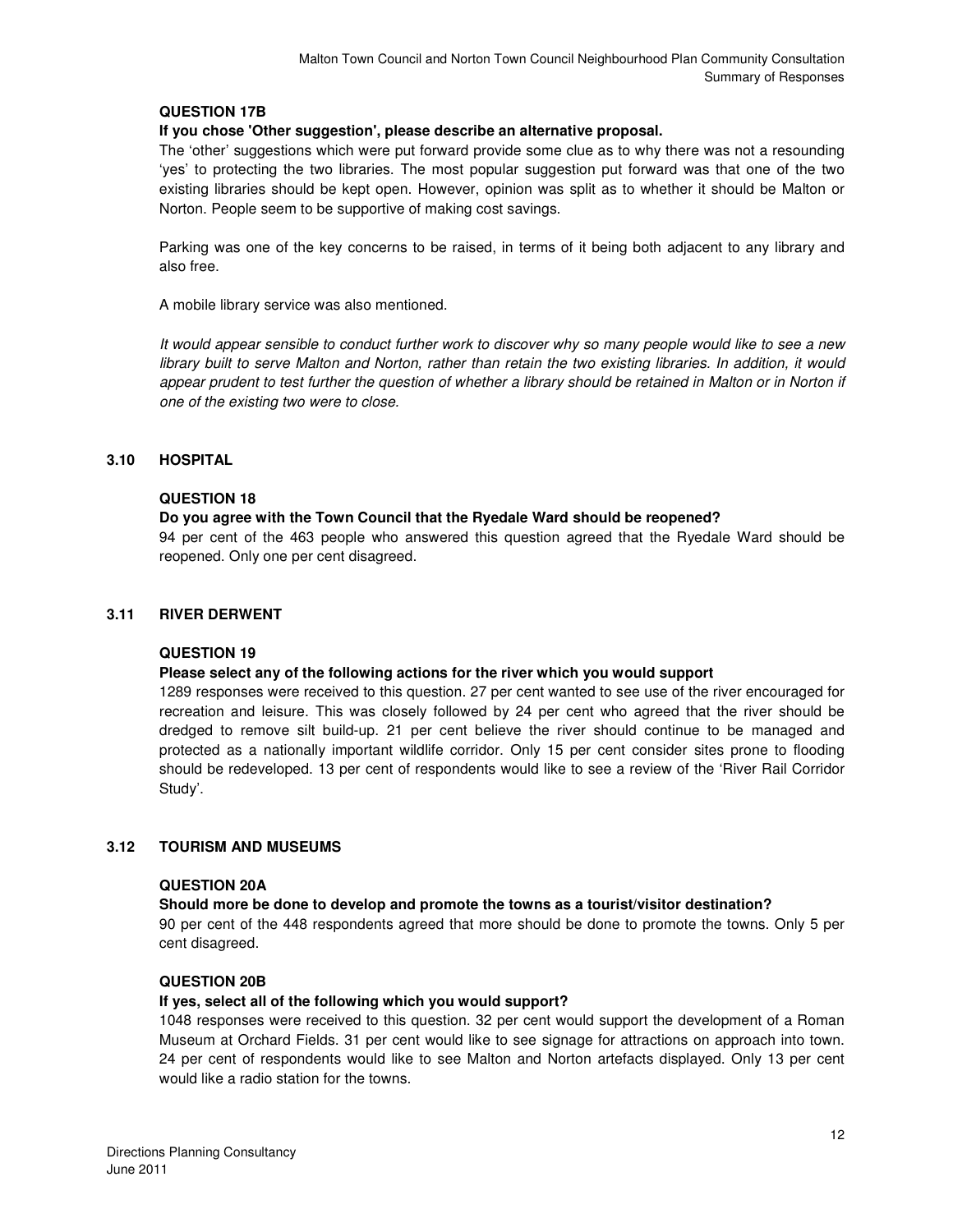# **3.13 LEISURE, SPORT AND RECREATION**

# **QUESTION 21**

#### **Should the tennis, squash and bowls clubs be relocated?**

447 people responded to this question. 34 per cent suggested the clubs should not be relocated. 29 per cent suggested relocation to Old Malton and 13 per cent suggested Malton Community Sports Centre.

# **QUESTION 22**

# **Should Malton Community Sports Centre facilities be available to individual 'pay-as-you-go' users?**

90 per cent of the 445 respondents agreed that the sports centre should be made available to individual 'pay-as-you-go' users. Only 2 per cent disagreed.

# **QUESTION 23**

# **Are there any new leisure, sports or recreation facilities or activities you would like to see provided in Malton and Norton in the future?**

A number of comments were submitted regarding new facilities and activities that might be provided in future, which included:

- A new swimming pool
- New open spaces, children's playgrounds and parks, including for bikes
- Joint Malton and Norton football club
- Athletics club
- **Bandstand**
- More clubs for badminton, basketball, scouts
- Better cycle paths

Please refer to the 'Schedule of Responses' for the full list of ideas received.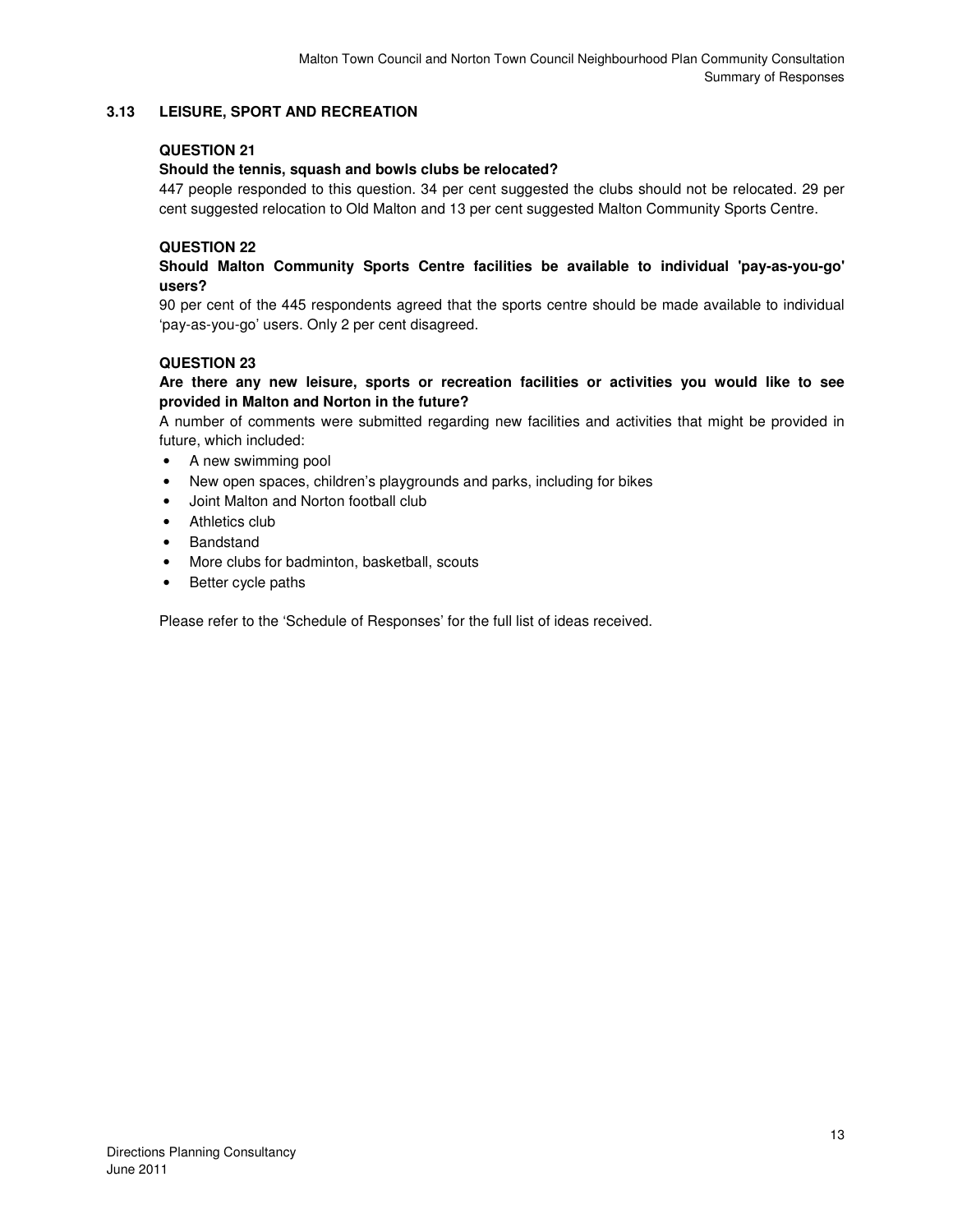# **4.0 SUMMARY OF RESPONSES - INTERACTIVE QUESTIONS**

# **4.1 HOUSING - POSSIBLE DEVELOPMENT SITES**

#### **QUESTION 25**

On the website, between 40 and 88 people provided a response to each site. East Mount attracted the greatest number of responses.

At the public exhibitions, a number of sites did not attract any votes, whilst the greatest number of responses was in relation to Site 5 – land east of Broughton Road, Malton, which attracted 24 votes.

Below is a summary of all the responses which is intended to highlight only the key findings in relation to the three phases that were put forward for consideration, and also the option of 'no development'. Due to the low number of responses at the public exhibitions, the actual number of responses has been listed rather than showing the percentage.

| <b>WEBSITE RESPONSES - GREATEST LEVEL OF RESPONSE</b>   |      |                                               |      |                                                  |      |                                                                       |      |  |
|---------------------------------------------------------|------|-----------------------------------------------|------|--------------------------------------------------|------|-----------------------------------------------------------------------|------|--|
| Phase 1                                                 |      | Phase 2                                       |      | Phase 3                                          |      | No Development                                                        |      |  |
| Site Ref                                                | $\%$ | Site Ref                                      | $\%$ | Site Ref                                         | $\%$ | Site Ref                                                              | $\%$ |  |
| 8 Livestock Market                                      | 72   | 15 Land South of<br>Westgate Lane,<br>Malton  | 36   | 32 ATS, North of<br>Commercial Street.<br>Norton | 23   | 10 Malton Tennis,<br>Bowls & Squash<br>Clubs, Old<br>Maltongate, Malt | 67   |  |
| 4 Barton Cottage,<br>York Rd                            | 60   | 13 Land South of<br>Highfield Road,<br>Malton | 34   | 31 Land East of<br>Westfield Way,<br>Norton      | 22   | 7 Wentworth Street<br>Car Park, Malton                                | 55   |  |
| 6 Land North of<br>Pasture Lane,<br>Malton              | 57   | 14 Land North of<br>Dickens Road,<br>Malton   | 32   | 15 Land South of<br>Westgate Lane,<br>Malton     | 20   | 20 Malton & Norton<br>Golf Course                                     | 52   |  |
| 5 Land East of<br>Broughton Road,<br>Malton             | 56   | 30 Westfield<br>Nurseries,<br>Scarborough Rd  | 33   |                                                  |      |                                                                       |      |  |
| 1 Land North of<br>Castle Howard<br>Road, Malton        | 53   |                                               |      |                                                  |      |                                                                       |      |  |
| 18 Coronation<br>Farm & Former<br><b>Highways Depot</b> | 51   |                                               |      |                                                  |      |                                                                       |      |  |
| 23 Former<br>Dewhirsts Factory,<br>Welham Road,         | 51   |                                               |      |                                                  |      |                                                                       |      |  |

# **PUBLIC EXHIBITION RESPONSES - GREATEST LEVEL OF RESPONSE**

| Phase 1            |     | Phase 2          |     | Phase 3            |     | No Development  |     |
|--------------------|-----|------------------|-----|--------------------|-----|-----------------|-----|
| Site Ref           | No. | Site Ref         | No. | Site Ref           | No. | Site Ref        | No. |
| 5 Land East of     | 9   | 5 Land East of   | 11  | 20 Malton & Norton | 4   | 6 Land North of |     |
| Broughton Road,    |     | Broughton Road,  |     | Golf Course        |     | Pasture Lane.   |     |
| Malton             |     | Malton           |     |                    |     | Malton          |     |
| 6 Land North of    | 7   | 6 Land North of  | 6   |                    |     | 1 Land North of | 5   |
| Pasture Lane.      |     | Pasture Lane,    |     |                    |     | Castle Howard   |     |
| Malton             |     | Malton           |     |                    |     | Road, Malton    |     |
| 25 Land to East of | 5   | 1 Land North of  | 5   |                    |     | 2 Land South of | 5   |
| Welham Road,       |     | Castle Howard    |     |                    |     | Castle Howard   |     |
| Norton             |     | Road, Malton     |     |                    |     | Road, Malton    |     |
|                    |     | 26 Land East of  | 5   |                    |     |                 |     |
|                    |     | Beechwood Road   |     |                    |     |                 |     |
|                    |     | and Hunters Way, |     |                    |     |                 |     |
|                    |     | Norton           |     |                    |     |                 |     |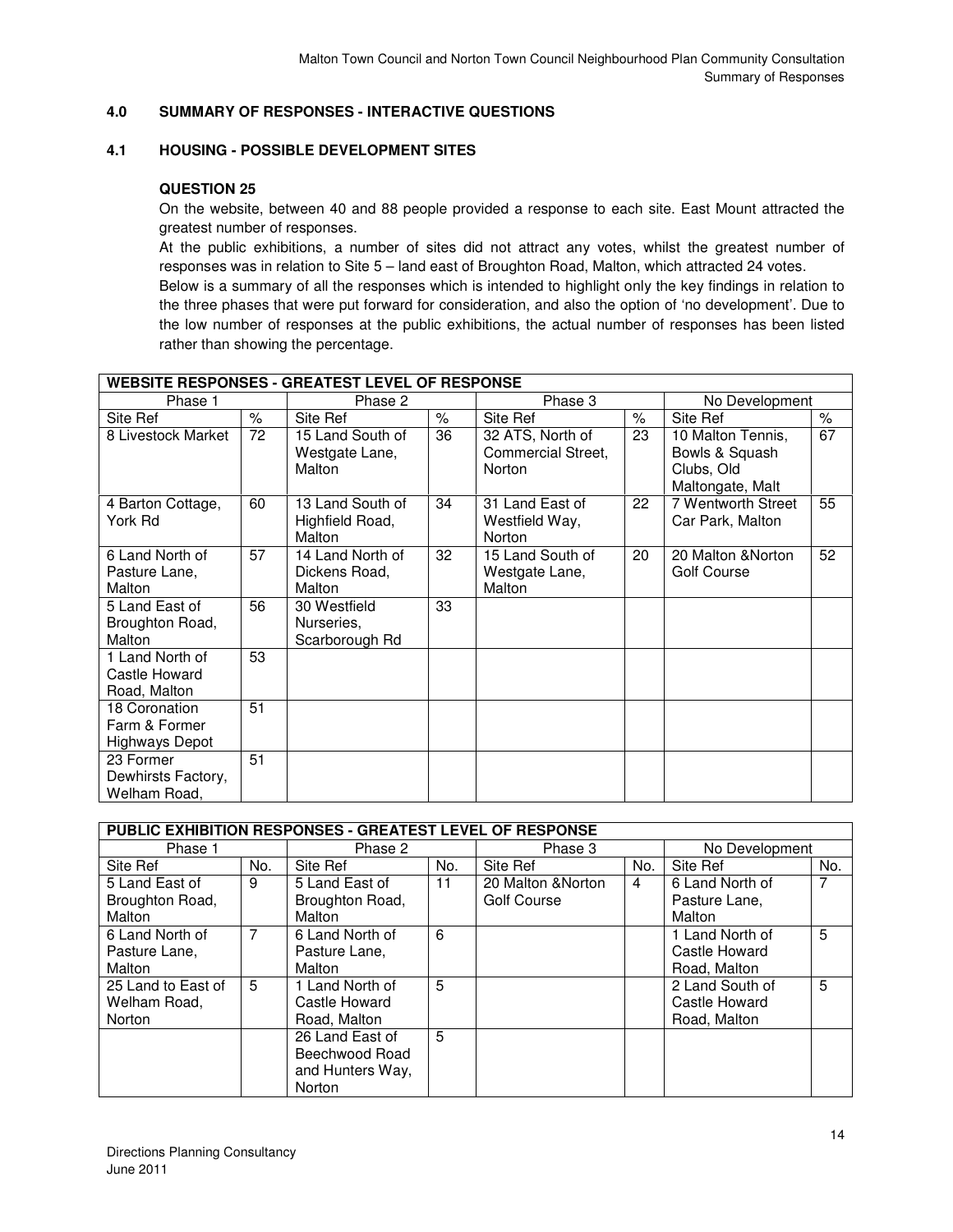# **4.2 EMPLOYMENT - POSSIBLE DEVELOPMENT SITES**

#### **QUESTION 26**

On the website, between 49 and 80 people lodged a response to the various employment sites identified, whilst between 8 and 30 people voted on the various employment sites at the public exhibitions.

The tables below are aimed at focusing attention on the key sites which have been highlighted for development or for no development.

| <b>WEBSITE RESPONSES - GREATEST LEVEL OF RESPONSE</b> |      |                 |    |                   |                      |                   |    |  |
|-------------------------------------------------------|------|-----------------|----|-------------------|----------------------|-------------------|----|--|
| Phase 1                                               |      | Phase 2         |    | Phase 3           |                      | No Development    |    |  |
| Site Ref                                              | $\%$ | Site Ref        | %  | Site Ref          | $\frac{1}{\sqrt{2}}$ | Site Ref          | %  |  |
| 1 York Road                                           | 82   | 8 Eden Camp     | 25 | 11 Beckhouse Farm | 18                   | 7 East Mount      | 69 |  |
| <b>Industrial Estate</b>                              |      |                 |    |                   |                      |                   |    |  |
| 3 Norton Grove                                        | 73   | 9 Eden Camp     | 23 | 8 Eden Camp       | 12                   | 11 Beckhouse Farm | 27 |  |
| <b>Industrial Estate</b>                              |      |                 |    |                   |                      |                   |    |  |
|                                                       |      | 4 Hugden Way,   | 23 | 9 Eden Camp       | 10                   | 6 Interchange     | 23 |  |
|                                                       |      | Norton          |    |                   |                      |                   |    |  |
| 4 Hugden Way,                                         | 32   | 10 Norton Grove | 23 |                   |                      |                   |    |  |
| Norton                                                |      |                 |    |                   |                      |                   |    |  |

| PUBLIC EXHIBITION RESPONSES - GREATEST LEVEL OF RESPONSE |    |                          |     |                   |                      |                   |      |  |  |
|----------------------------------------------------------|----|--------------------------|-----|-------------------|----------------------|-------------------|------|--|--|
| Phase 1                                                  |    | Phase 2                  |     | Phase 3           |                      | No Development    |      |  |  |
| Site Ref                                                 | %  | $\%$                     | No. | Site Ref          | $\frac{1}{\sqrt{2}}$ | Site Ref          | $\%$ |  |  |
| 1 York Road                                              | 86 | 2 Showfield Lane         | 30  | 4 Hugden Way,     | 50                   | 7 East Mount      | 75   |  |  |
| <b>Industrial Estate</b>                                 |    | <b>Industrial Estate</b> |     | Norton            |                      |                   |      |  |  |
| 5 Woolgrowers                                            | 74 | 11 Beckhouse             | 27  | 11 Beckhouse Farm | 27                   | 6 Interchange     | 44   |  |  |
|                                                          |    | Farm                     |     |                   |                      |                   |      |  |  |
| 3 Norton Grove                                           | 63 | 10 Norton Grove          | 25  | 7 East Mount      | 19                   | 11 Beckhouse Farm | -37  |  |  |
| <b>Industrial Estate</b>                                 |    |                          |     |                   |                      |                   |      |  |  |
|                                                          |    | 8 & 9 Eden Road          | 23  |                   |                      |                   |      |  |  |

#### **4.3 LAND ADJACENT TO EDEN CAMP**

#### **QUESTION 28A**

#### **What type of development should the site be developed for?**

The website attracted 153 responses to the question of what type of development the land at Eden Camp might be suitable for, whilst 92 responded at the public exhibitions. 29 per cent supported the idea of the Livestock Market being relocated to Eden Camp on the website and 49 per cent gave the same response at the public exhibitions. 23 per cent suggested high tech manufacturing through the website, whilst 14 per cent presented support for it at the public exhibitions. Via the website, only 14 per cent put forward that the site should not be developed, but 24 per cent did not support development of this site at the public exhibitions.

#### **QUESTION 28B**

**If you selected 'Other', please describe the kind of businesses you would like to see at Eden Road.**  Those who answered this question took the opportunity to repeat their view that the Livestock Market should be relocated to this site. The idea was taken one step further by one person who suggested the site should be developed for an Agricultural Business Park. Another idea was for the site to be developed for servicing, including vehicles, fuel and food. Someone else raised the question of whether the land was stable due to ground conditions.

Please refer to the 'Schedule of Responses' for the full list of comments.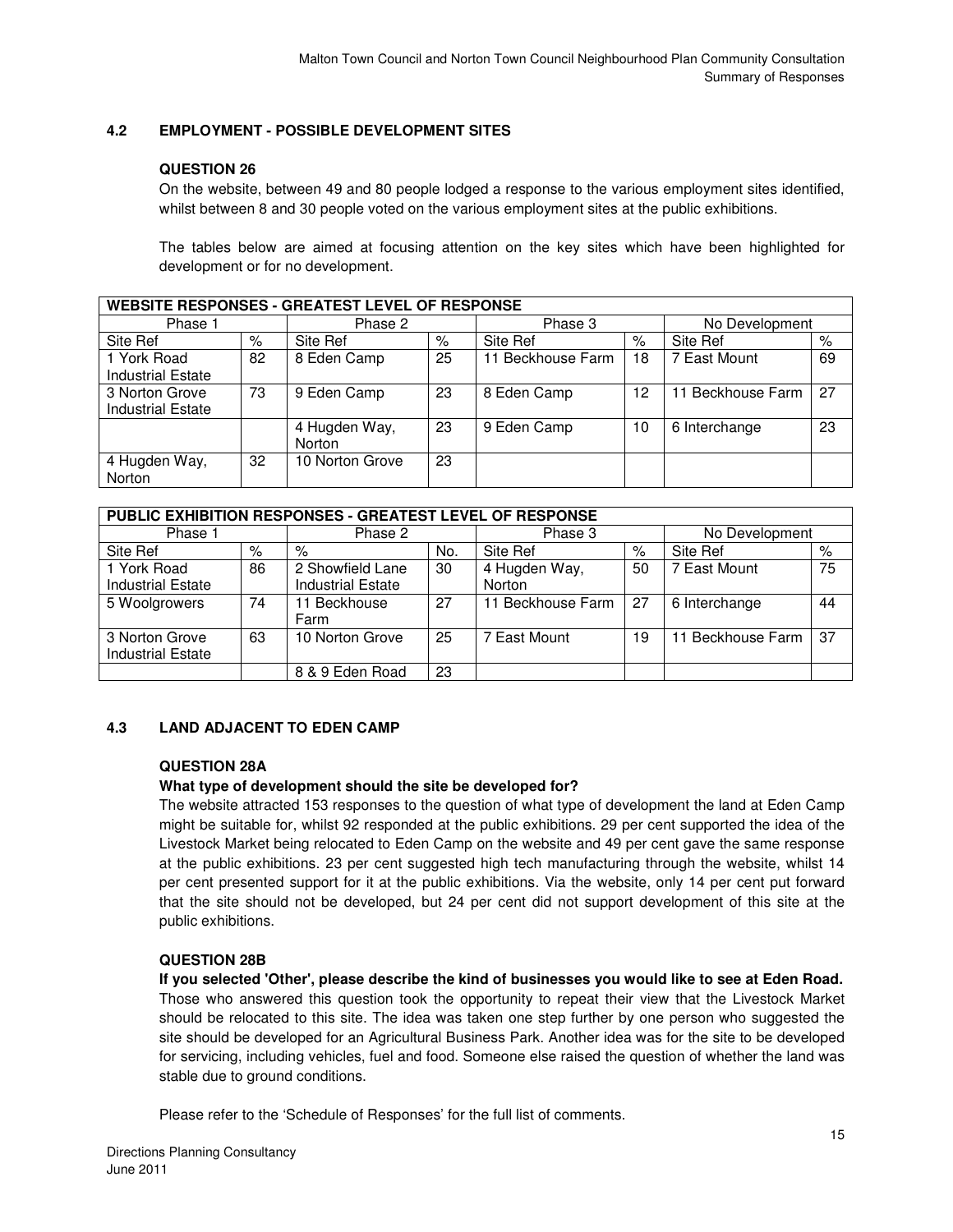#### **4.4 HIGHWAYS IMPROVEMENTS**

#### **QUESTION 29A**

#### **Which highways scheme should be a high priority?**

91 people responded to this question on the website and 93 people answered the question at the public exhibitions.

Of the responses on the website, 33 per cent of people supported a junction to connect the B1257 at Broughton Road with the A64 should be a high priority. This was followed by 26 per cent of respondents supporting a direct highway link between Scarborough Road and Beverley Road in Norton. However, the public exhibitions saw the priorities reversed with 38 per cent supporting a direct highway link between Scarborough Road and Beverley Road in Norton, and 34 per cent supporting a junction to connect the B1257 at Broughton Road with the A64.

#### **QUESTION 29B**

#### **Which highways scheme should be a medium priority?**

In terms of a medium priority, 86 people responded on the internet, and 23 people responded at the public exhibitions. On the website, a direct highway link between Scarborough Road and Beverley Road was supported the most with 29 per cent. This was followed by 28 per cent of respondents supporting an improvement to the A64/York Road junction at Musley Bank and 26 per cent of respondents supporting a junction to connect the B1257 at Broughton Road with the A64. The results at the public exhibition were slightly different in that 61 per cent supported a junction to connect the B1257 at Broughton Road with the A64, and 35 per cent supported a direct highway link between Scarborough Road and Beverley Road in Norton.

#### **QUESTION 29C**

#### **Which highways scheme should be a low priority?**

80 people responded to this question via the website, and 10 people answered the question at the public exhibitions. On the website, 26 per cent of respondents suggested a direct link between Scarborough Road and Beverley Road in Norton should be a low priority. This was followed by 23 per cent supporting an improvement to the A64/York Road junction at Musley Bank. A junction to connect the B1257 at Broughton Road with the A64 attracted 21 per cent of support. This was very different to the responses at the public exhibitions where 50 per cent suggested a junction to connect the B1257 at Broughton Road with the A64 should be a low priority, followed by 40 per cent suggesting a direct link between Scarborough Road and Beverley Road in Norton, and 10 per cent an improvement to the A64/York Road junction at Musley Bank.

The number of respondents to each section of the question deteriorated with each tier of priorities to which they were asked to respond. It would therefore seem sensible to give more weight to the responses relating to the high priority and less weight to identifying a low priority. In terms of the high priority, it would, therefore, appear that a junction to connect the B1257 at Broughton Road with the A64 should be prioritised above the other improvements. A direct link between Scarborough Road and Beverley Road should be prioritised after a junction to connect the B1257 at Broughton Road with the A64 However, a closer look at the responses may suggest that it would be appropriate to prioritise Scarborough Road before Broughton Road if concerns of local residents were to be prioritised ahead of concerns of neighbouring villages.

As part of the consultation, respondents were asked to provide their postcode. It is therefore possible to understand the spatial distribution of respondents to each question. In terms of highways improvements, the postcodes suggest that residents are supportive of the highways improvement which might be of benefit to their neighbourhood. This means that Malton residents prioritised Broughton Road above the other options, whilst Norton residents prioritised Scarborough Road above the other improvement options.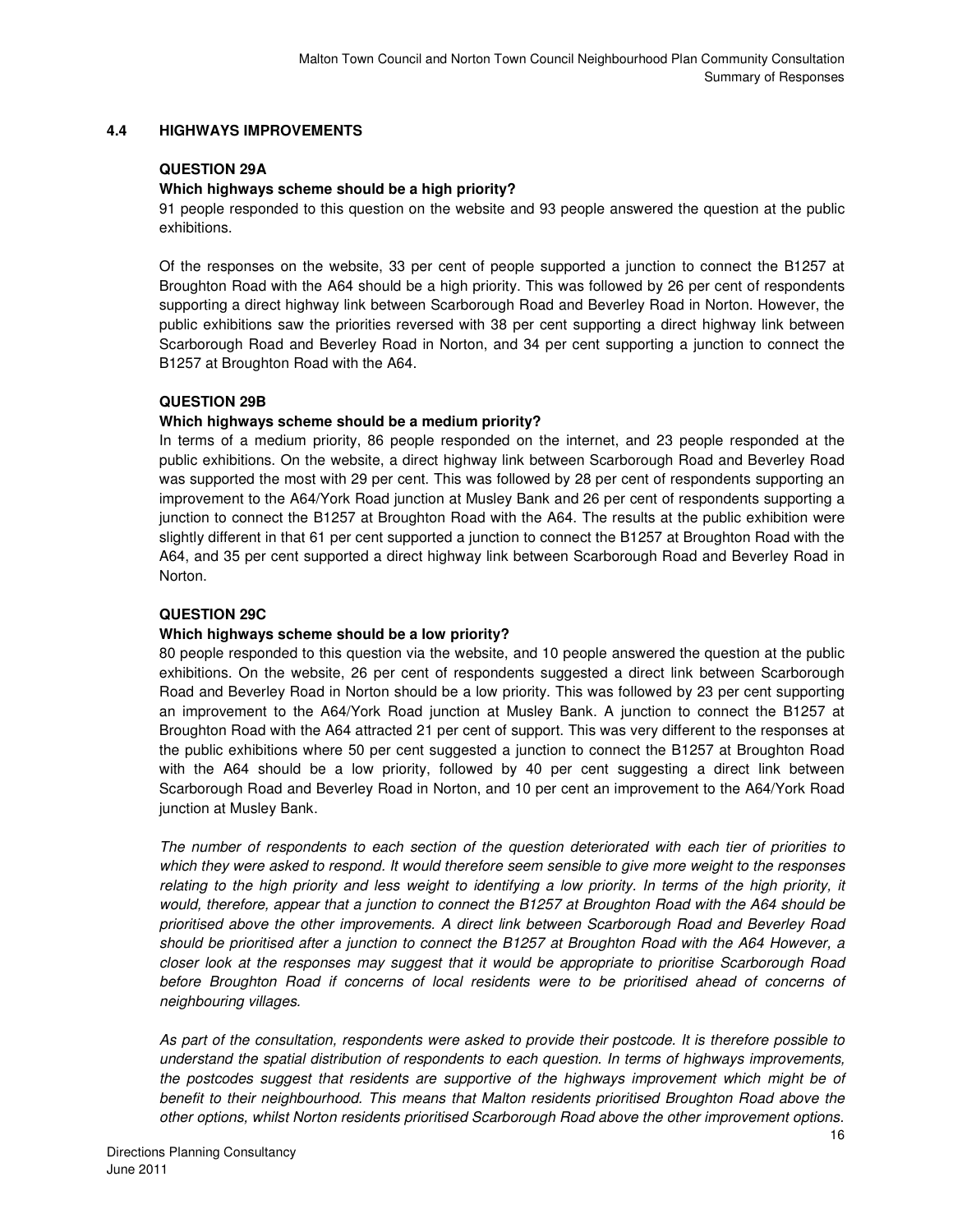It is worth noting that an equal number of residents in Malton and Norton responded to the high priority question. It was respondents outside of Malton and Norton who tipped the balance in favour of Broughton Road, in particular, residents from Broughton village. If respondents from outside of Malton and Norton are removed from the responses, then Scarborough Road actually becomes the local priority for both Malton and Norton residents. Broughton Road would then become the second priority.

# **QUESTION 30**

# **Should HGVs be banned from Castlegate and at the Level Crossing?**

91 people responded to this question on the website and 38 responded at the public exhibitions. 85 per cent of respondents on the website and 97 per cent of respondents at the public exhibitions supported HGVs being banned. 12 per cent of respondents on the website and 3 per cent at the public exhibitions disagreed with HGVs being banned.

# **QUESTION 31**

# **A One Way system should be created incorporating Norton Road, Railway Street, Yorkersgate, Wells Lane, Butcher Corner, Castlegate and County Bridge**

90 people answered this question via the website and 28 people responded at the public exhibitions. 56 people agreed and 39 per cent disagreed with the one way system on the Internet, whilst 68 per cent agreed and 32 per cent disagreed at the public exhibitions.

# **QUESTION 32**

# **Please use this space to add any comments you would like to make**

The comments submitted were varied and wide ranging, with the result that it is not possible to summarise the comments without losing meaning or misrepresenting. Please refer to the 'Schedule of Responses' to see the full range of comments.

#### **4.5 RIVER DERWENT**

#### **QUESTION 33**

#### **Do you support the development of the sites along the river, even if they are liable to flooding?**

Of the 84 people who responded on the website, 48 per cent did not support the development of sites along the river. 44 per cent did, however, support development of sites prone to flooding.

In relation to those who responded at the public exhibitions, the picture provided is different. 65 per cent of the 20 people who responded supported the development of sites along the river even if prone to flood risk.

This question should be considered alongside the responses to question 19, which also raised the issue of whether sites along the river should be redeveloped. The difference between supporters and objectors is quite narrow and the responses are also conflicting. On balance, though, it does appear that respondents are not convinced that sites along the river should be redeveloped. It would appear sensible to investigate this question further to determine a more definitive picture of what should happen to the individual sites within the flood risk area. This might be achieved through an update of the River Corridor Study or by looking at each site in turn.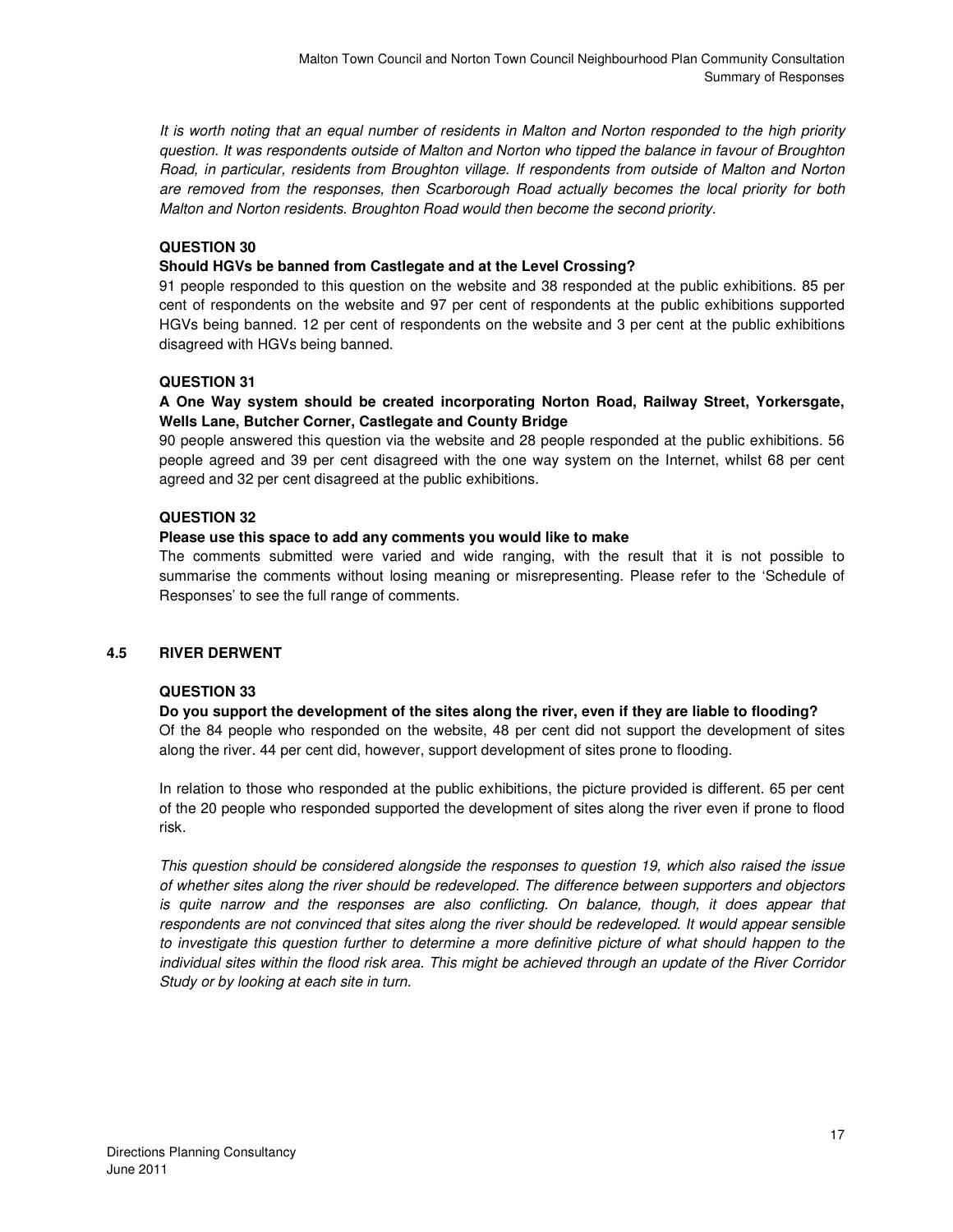# **4.6 WHEELGATE**

#### **QUESTION 34A**

#### **Please indicate which change(s) you think are most appropriate.**

116 people responded to this question on the website and 51 people responded at the public exhibitions. 41 per cent of respondents on the website and 41 per cent at the public exhibitions put forward the view that they do not want to see Wheelgate change. 21 per cent of respondents on the website and 35 per cent of respondents at the public exhibitions would like to see the crossing of Wheelgate by pedestrians made easier. 15 per cent of the website respondents and 20 per cent of the public exhibition respondents would like to see the pavements widened.

#### **QUESTION 34B**

#### **If you have selected 'Other', please describe the changes you think are most appropriate.**

The comments were varied and detailed which means it is not possible to summarise the responses accurately. Please refer to the 'Schedule of Responses' to see the full range of comments.

#### **4.7 MARKET PLACE**

# **QUESTION 35A**

#### **Do you think Market Place should be changed?**

95 comments were submitted on the website and 65 at the public exhibitions. Of the responses received, 56 per cent on the website and 69 per cent at the public exhibitions suggested that the Market Place should not be altered. 32 per cent of respondents on the website and 31 per cent at the public exhibitions were in support of alterations being made to Market Place.

#### **QUESTION 35B**

#### **If you have selected 'Other', please describe the kind of changes you would like to see at Market Place.**

The comments received were detailed, but there were a number of common themes, which related to pedestrianisation, shared space and enforcing parking regulations. Please refer to the 'Schedule of Responses' for the full extent of the comments.

#### **4.8 EAST MOUNT**

#### **QUESTION 36A**

#### **If the sports clubs were relocated, which development do you think the site is most suitable for?**

A number of people responded on the website only to questions concerning East Mount, and did so negatively. Looking at the postcodes it appears respondents were spread across the towns, which suggest that it was possibly members of the sports clubs rather than neighbours of the site who wanted to register their views.

120 people responded to this question on the website and 47 people at the public exhibitions. 61 per cent on the website and 87 per cent of respondents at the public exhibitions would not support development of this site. 26 per cent of respondents via the website and 11 per cent at the public exhibitions supported residential development. Only 9 per cent on the website and 2 per cent at the public exhibitions would support development for employment.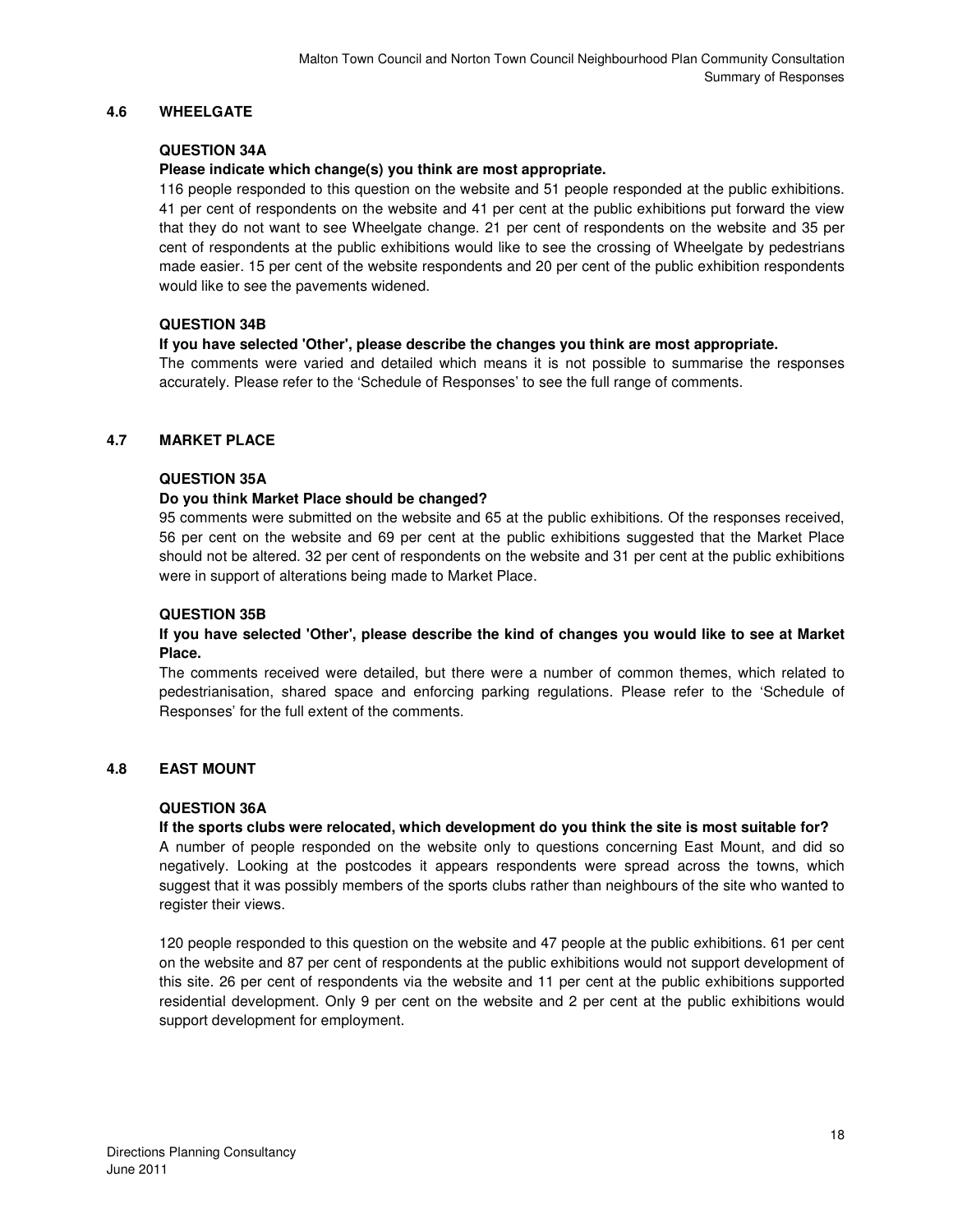# **QUESTION 36B**

**If you have selected 'Other', please describe the kind of changes you would like to see at East Mount.** 

A number of ideas were put forward for alternative uses, which include:

- Whoever wants it should develop it for what they want
- Offices for small/medium businesses
- Car parking for Malton
- The existing clubs should be enhanced.

Please refer to the 'Schedule of Responses' for the full list comments.

The reaction to this question in terms of the number of respondents and nature of responses is a reflection of the consultation process. A very important point was not mentioned in the questionnaire, which is that any conversation about the redevelopment of the site has been as a result of events brought about by the tennis club rather than the landowner. It is currently understood that there have been discussions between the club and the Tennis Lawn Association about the availability of funding to provide for improved facilities. Additional land would, however, be required which would, as a consequence, require the relocation of the clubs. It is understood that the freeholder of the site has not instigated the discussions and has not suggested the land should be made available for redevelopment. Any proposal would be the consequence of the clubs themselves deciding to relocate.

#### **4.9 HIGHFIELD ROAD**

#### **QUESTION 37A**

#### **For which use(s) do you think the site is most suitable?**

73 people responded via the website and 31 people at the public exhibitions. Website respondents would prefer to see the site redeveloped for open space (43 per cent), but respondents at the public exhibitions would prefer there to be no development (48 per cent). However, 39 per cent of the public exhibition respondents did suggest open space as their second choice. Via the website, respondents put forward housing development as their second choice (41 per cent), which clearly conflicts with the public exhibition responses.

#### **QUESTION 37B**

#### **If you have selected 'Other', please describe the kind of changes you would like to see at Highfield Road**.

Comments received raised issues of traffic generation and junction improvements, as well as suggesting a mix of residential and recreation development.

The responses to this question were mixed, and there was no real strong opinion put forward which might suggest how the site might be developed in the future. The site was, however, suggested as a Phase 2 housing site under question 25. Further work with residents in the area surrounding the site would therefore be advisable to inform drafting of the Site Allocations DPD or as part of the drafting of any planning application.